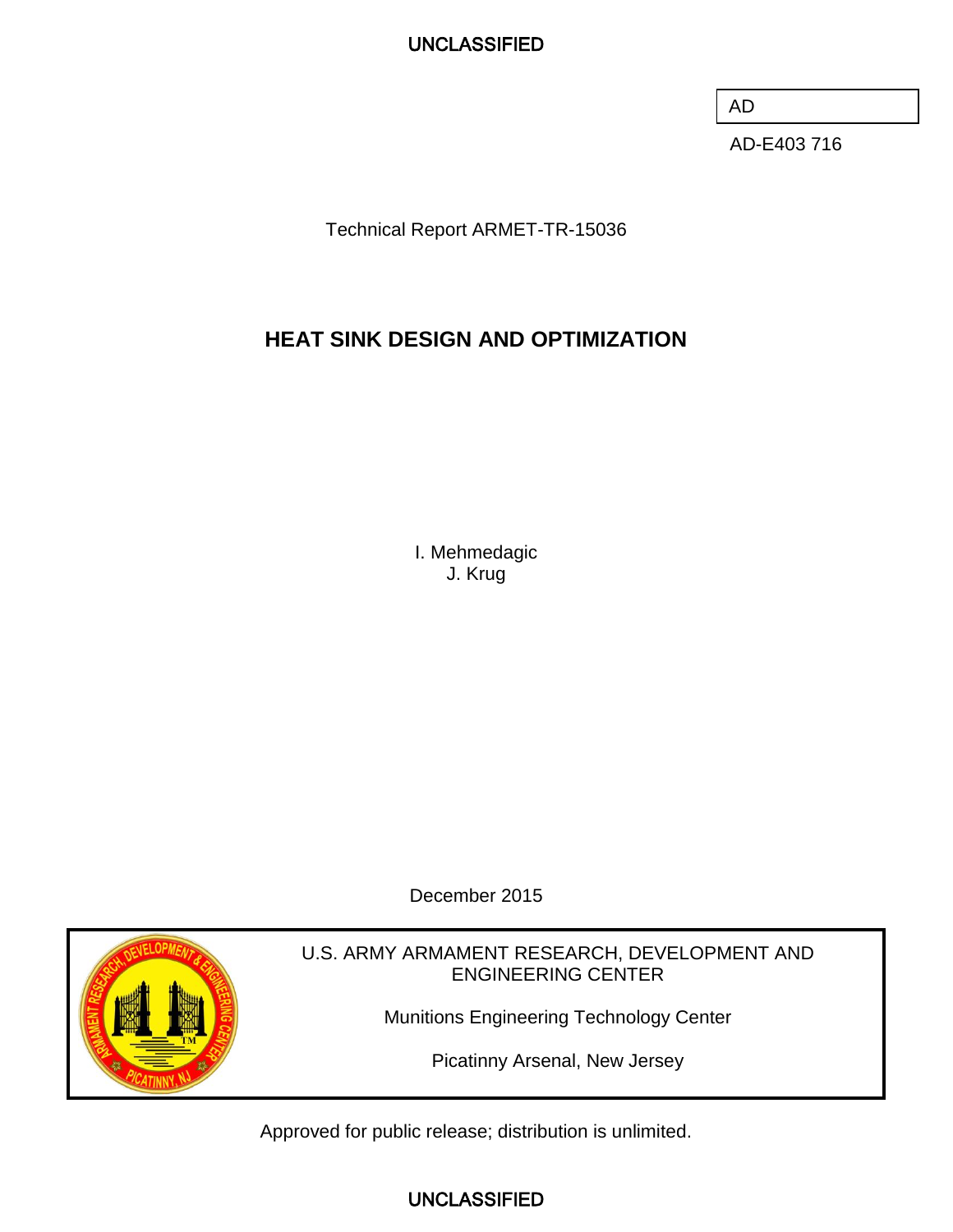The views, opinions, and/or findings contained in this report are those of the author(s) and should not be construed as an official Department of the Army position, policy, or decision, unless so designated by other documentation.

The citation in this report of the names of commercial firms or commercially available products or services does not constitute official endorsement by or approval of the U.S. Government.

Destroy this report when no longer needed by any method that will prevent disclosure of its contents or reconstruction of the document. Do not return to the originator.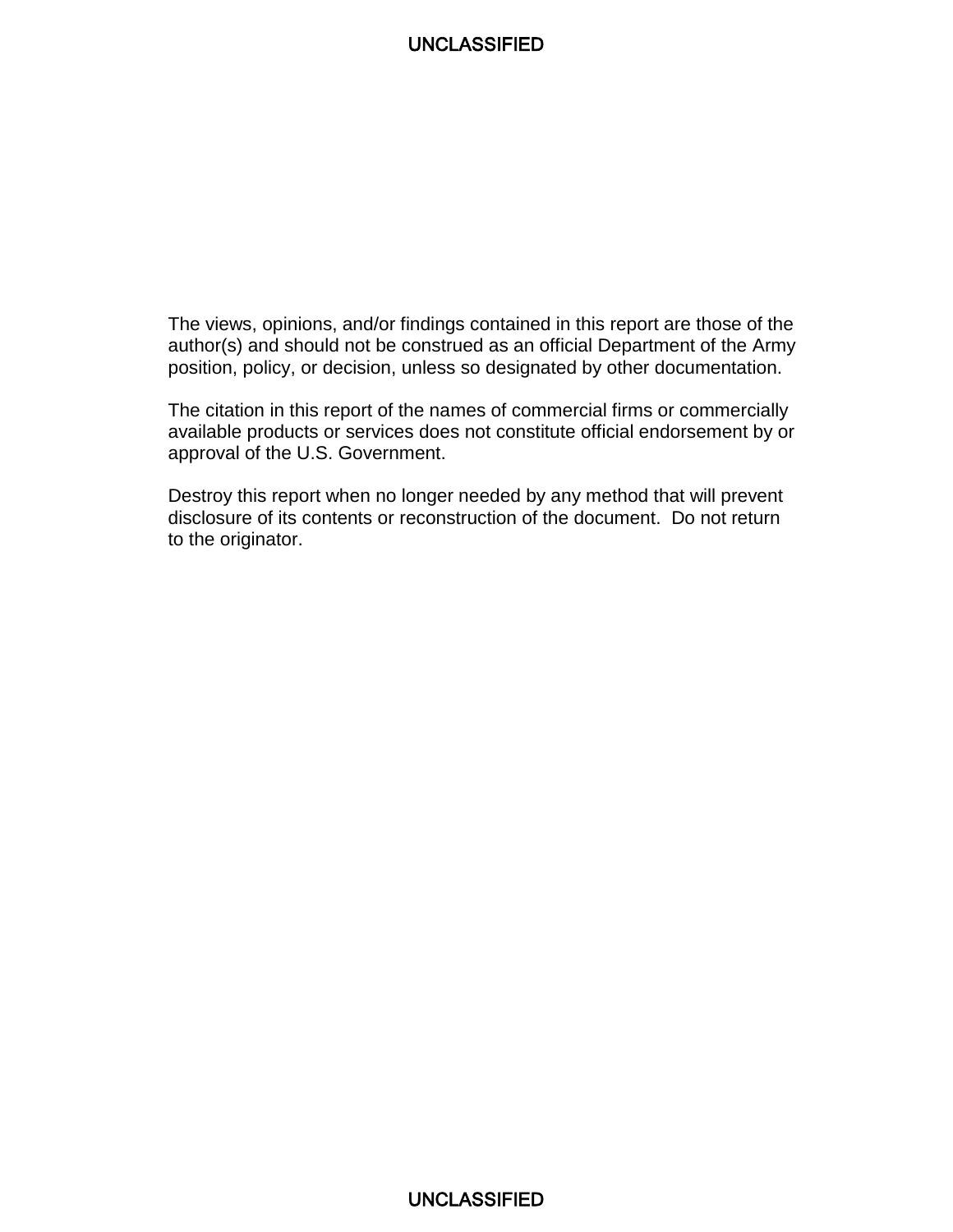# **REPORT DOCUMENTATION PAGE**

Form Approved<br>OMB No. 0704-01-0188

|                                                                                                                                                                                                         |                  |                    |                                                                                                           |       |                         |                            | 100 סטו ט-1 טיב <i>-1 טיי</i> ט. טאו                                                                                                                                                                                                                                                                                                                                                                                                                                                                                                                                                                                                                                                                                                                                                                  |
|---------------------------------------------------------------------------------------------------------------------------------------------------------------------------------------------------------|------------------|--------------------|-----------------------------------------------------------------------------------------------------------|-------|-------------------------|----------------------------|-------------------------------------------------------------------------------------------------------------------------------------------------------------------------------------------------------------------------------------------------------------------------------------------------------------------------------------------------------------------------------------------------------------------------------------------------------------------------------------------------------------------------------------------------------------------------------------------------------------------------------------------------------------------------------------------------------------------------------------------------------------------------------------------------------|
| comply with a collection of information if it does not display a currently valid OMB control number.<br>PLEASE DO NOT RETURN YOUR FORM TO THE ABOVE ADDRESS.                                            |                  |                    |                                                                                                           |       |                         |                            | The public reporting burden for this collection of information is estimated to average 1 hour per response, including the time for reviewing instructions,<br>searching existing data sources, gathering and maintaining the data needed, and completing and reviewing the collection of information. Send comments<br>regarding this burden estimate or any other aspect of this collection of information, including suggestions for reducing the burden to Department of Defense,<br>Washington Headquarters Services Directorate for Information Operations and Reports (0704-0188), 1215 Jefferson Davis Highway, Suite 1204, Arlington,<br>VA 22202-4302. Respondents should be aware that notwithstanding any other provision of law, no person shall be subject to any penalty for failing to |
| 1. REPORT DATE (DD-MM-YYYY)                                                                                                                                                                             | December 2015    |                    | 2. REPORT TYPE                                                                                            | Final |                         |                            | 3. DATES COVERED (From - To)                                                                                                                                                                                                                                                                                                                                                                                                                                                                                                                                                                                                                                                                                                                                                                          |
| <b>4. TITLE AND SUBTITLE</b>                                                                                                                                                                            |                  |                    |                                                                                                           |       |                         | 5a. CONTRACT NUMBER        |                                                                                                                                                                                                                                                                                                                                                                                                                                                                                                                                                                                                                                                                                                                                                                                                       |
|                                                                                                                                                                                                         |                  |                    |                                                                                                           |       |                         |                            |                                                                                                                                                                                                                                                                                                                                                                                                                                                                                                                                                                                                                                                                                                                                                                                                       |
| HEAT SINK DESIGN AND OPTIMIZATION                                                                                                                                                                       |                  |                    |                                                                                                           |       |                         | 5b. GRANT NUMBER           |                                                                                                                                                                                                                                                                                                                                                                                                                                                                                                                                                                                                                                                                                                                                                                                                       |
|                                                                                                                                                                                                         |                  |                    |                                                                                                           |       |                         | 5c. PROGRAM ELEMENT NUMBER |                                                                                                                                                                                                                                                                                                                                                                                                                                                                                                                                                                                                                                                                                                                                                                                                       |
| <b>6. AUTHORS</b>                                                                                                                                                                                       |                  |                    |                                                                                                           |       |                         | 5d. PROJECT NUMBER         |                                                                                                                                                                                                                                                                                                                                                                                                                                                                                                                                                                                                                                                                                                                                                                                                       |
| I. Mehmedagic and J. Krug                                                                                                                                                                               |                  |                    |                                                                                                           |       |                         | 5e. TASK NUMBER            |                                                                                                                                                                                                                                                                                                                                                                                                                                                                                                                                                                                                                                                                                                                                                                                                       |
|                                                                                                                                                                                                         |                  |                    |                                                                                                           |       |                         | 5f. WORK UNIT NUMBER       |                                                                                                                                                                                                                                                                                                                                                                                                                                                                                                                                                                                                                                                                                                                                                                                                       |
| 7. PERFORMING ORGANIZATION NAME(S) AND ADDRESS(ES)<br>U.S. Army ARDEC, METC<br>Fuze & Precision Armaments Technology Center<br>(RDAR-MEF-E)<br>Picatinny Arsenal, NJ 07806-5000                         |                  |                    |                                                                                                           |       |                         | <b>REPORT NUMBER</b>       | 8. PERFORMING ORGANIZATION                                                                                                                                                                                                                                                                                                                                                                                                                                                                                                                                                                                                                                                                                                                                                                            |
| 9. SPONSORING/MONITORING AGENCY NAME(S) AND ADDRESS(ES)<br>U.S. Army ARDEC, ESIC                                                                                                                        |                  |                    |                                                                                                           |       |                         |                            | 10. SPONSOR/MONITOR'S ACRONYM(S)                                                                                                                                                                                                                                                                                                                                                                                                                                                                                                                                                                                                                                                                                                                                                                      |
| Knowledge & Process Management (RDAR-EIK)<br>Picatinny Arsenal, NJ 07806-5000                                                                                                                           |                  |                    |                                                                                                           |       |                         | NUMBER(S)                  | 11. SPONSOR/MONITOR'S REPORT<br><b>Technical Report ARMET-TR-15036</b>                                                                                                                                                                                                                                                                                                                                                                                                                                                                                                                                                                                                                                                                                                                                |
| 12. DISTRIBUTION/AVAILABILITY STATEMENT                                                                                                                                                                 |                  |                    |                                                                                                           |       |                         |                            |                                                                                                                                                                                                                                                                                                                                                                                                                                                                                                                                                                                                                                                                                                                                                                                                       |
| Approved for public release; distribution is unlimited.                                                                                                                                                 |                  |                    |                                                                                                           |       |                         |                            |                                                                                                                                                                                                                                                                                                                                                                                                                                                                                                                                                                                                                                                                                                                                                                                                       |
| <b>13. SUPPLEMENTARY NOTES</b>                                                                                                                                                                          |                  |                    |                                                                                                           |       |                         |                            |                                                                                                                                                                                                                                                                                                                                                                                                                                                                                                                                                                                                                                                                                                                                                                                                       |
| 14. ABSTRACT<br>rectangular U-channels, or ducts, formed by the fins. Heat sink design goals may vary, but in this report,<br>optimization of the vertical heat sink is the main objective.<br>results. |                  |                    | Typically, the fins are oriented in a way to permit a natural convection air draft to flow upward through |       |                         |                            | Heat sinks are devices that are used to enhance heat dissipation from hot surfaces to cooler ambient air.<br>Heat transfer from the heat sink consists of radiation and convection from both the intra-fin passages and<br>the unshielded surfaces of two outer fins. In this report, both parts are considered separately. The resulting<br>model is coded in a Microsoft Excel spreadsheet program agrees with published experimental and numerical<br>A sample problem of an electronic box dissipating 250 W of heat with an attached rectangular sink was                                                                                                                                                                                                                                        |
| influence on its performance.<br><b>15. SUBJECT TERMS</b>                                                                                                                                               |                  |                    |                                                                                                           |       |                         |                            | considered in this report. The design and optimization of the heat sink to meet requirements was performed<br>and the results are discussed. A parametric study of the heat sink was also performed to assess geometric                                                                                                                                                                                                                                                                                                                                                                                                                                                                                                                                                                               |
| Heat sink                                                                                                                                                                                               |                  | Natural convection | Radiation                                                                                                 |       | Design                  | Modeling                   | Optimization                                                                                                                                                                                                                                                                                                                                                                                                                                                                                                                                                                                                                                                                                                                                                                                          |
| 16. SECURITY CLASSIFICATION OF:                                                                                                                                                                         |                  |                    | 17. LIMITATION OF<br><b>ABSTRACT</b>                                                                      |       | 18. NUMBER<br><b>OF</b> | Igbal Mehmedagic           | 19a. NAME OF RESPONSIBLE PERSON                                                                                                                                                                                                                                                                                                                                                                                                                                                                                                                                                                                                                                                                                                                                                                       |
| a. REPORT<br>U                                                                                                                                                                                          | b. ABSTRACT<br>U | c. THIS PAGE<br>U  | <b>SAR</b>                                                                                                |       | <b>PAGES</b><br>29      | code) (973) 724-4489       | 19b. TELEPHONE NUMBER (Include area                                                                                                                                                                                                                                                                                                                                                                                                                                                                                                                                                                                                                                                                                                                                                                   |
|                                                                                                                                                                                                         |                  |                    |                                                                                                           |       |                         |                            | Standard Form 298 (Rev. 8/98)<br>Prescribed by ANSI Std. Z39.18                                                                                                                                                                                                                                                                                                                                                                                                                                                                                                                                                                                                                                                                                                                                       |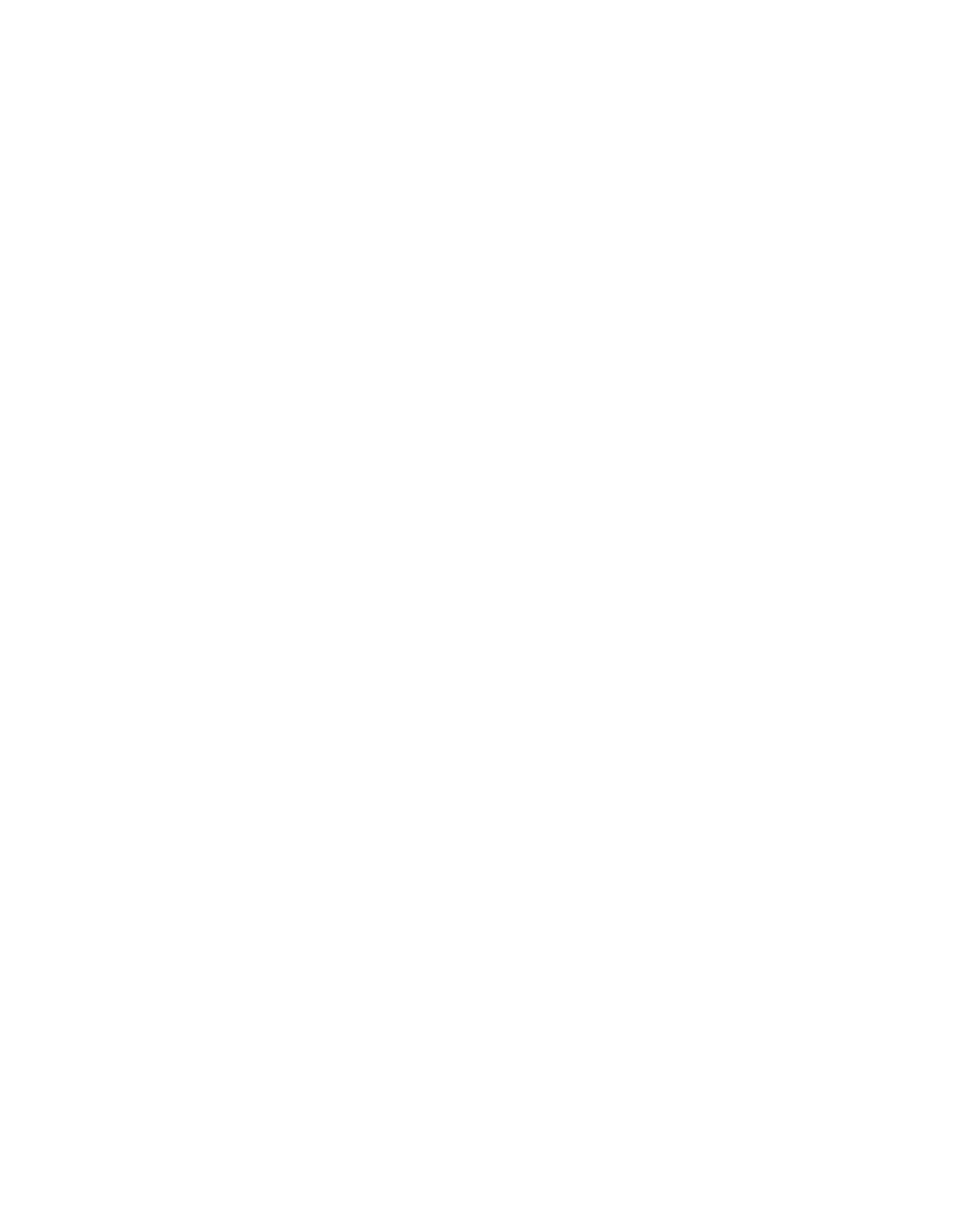| <b>CONTENTS</b> |  |  |
|-----------------|--|--|
|-----------------|--|--|

|                |                                                                                                                     | Page                             |
|----------------|---------------------------------------------------------------------------------------------------------------------|----------------------------------|
|                | Introduction                                                                                                        | 1                                |
|                | <b>Model Formulation</b>                                                                                            | $\overline{2}$                   |
|                | Intra-fin Passages<br><b>Unshielded Surfaces</b>                                                                    | $\overline{c}$<br>$6\phantom{a}$ |
|                | <b>Model Validation</b>                                                                                             | 7                                |
|                | <b>Problem Statement</b>                                                                                            | 8                                |
|                | <b>Results</b>                                                                                                      | 8                                |
|                | Parametric Study                                                                                                    | 12                               |
|                | Conclusions                                                                                                         | 17                               |
|                | References                                                                                                          | 19                               |
|                | Glossary                                                                                                            | 21                               |
|                | <b>Distribution List</b>                                                                                            | 23                               |
|                | <b>FIGURES</b>                                                                                                      |                                  |
| 1              | Heat sink with vertical orientation                                                                                 | $\overline{2}$                   |
| $\overline{2}$ | U-channel interior surface identification                                                                           | 4                                |
| 3              | Simplified thermal network for U-channel radiation                                                                  | 5                                |
| 4              | Heat sink heat dissipation and conductance as a function of spacing                                                 | 9                                |
| 5              | Conductance of intra-fin passages as a function of the fin number                                                   | 9                                |
| 6              | Conductance of intra-fin passages as function of spacing                                                            | 10                               |
| 7              | Heat transfer and conductance of the heat sink                                                                      | 10                               |
| 8              | Temperature at the base of the heat sink                                                                            | 11                               |
| 9              | Temperature at the base of the heat sink as a function of fin spacing                                               | 12                               |
| 10             | Conductance of the heat sink for different fin thicknesses                                                          | 13                               |
|                | 11 Temperature at the base of the heat sink for different fin thickness                                             | 13                               |
|                | 12 Heat transfer from the heat sink for different fin thicknesses                                                   | 14                               |
|                | 13 Conductance of the heat sink for different fin height<br>Approved for public release; distribution is unlimited. | 14                               |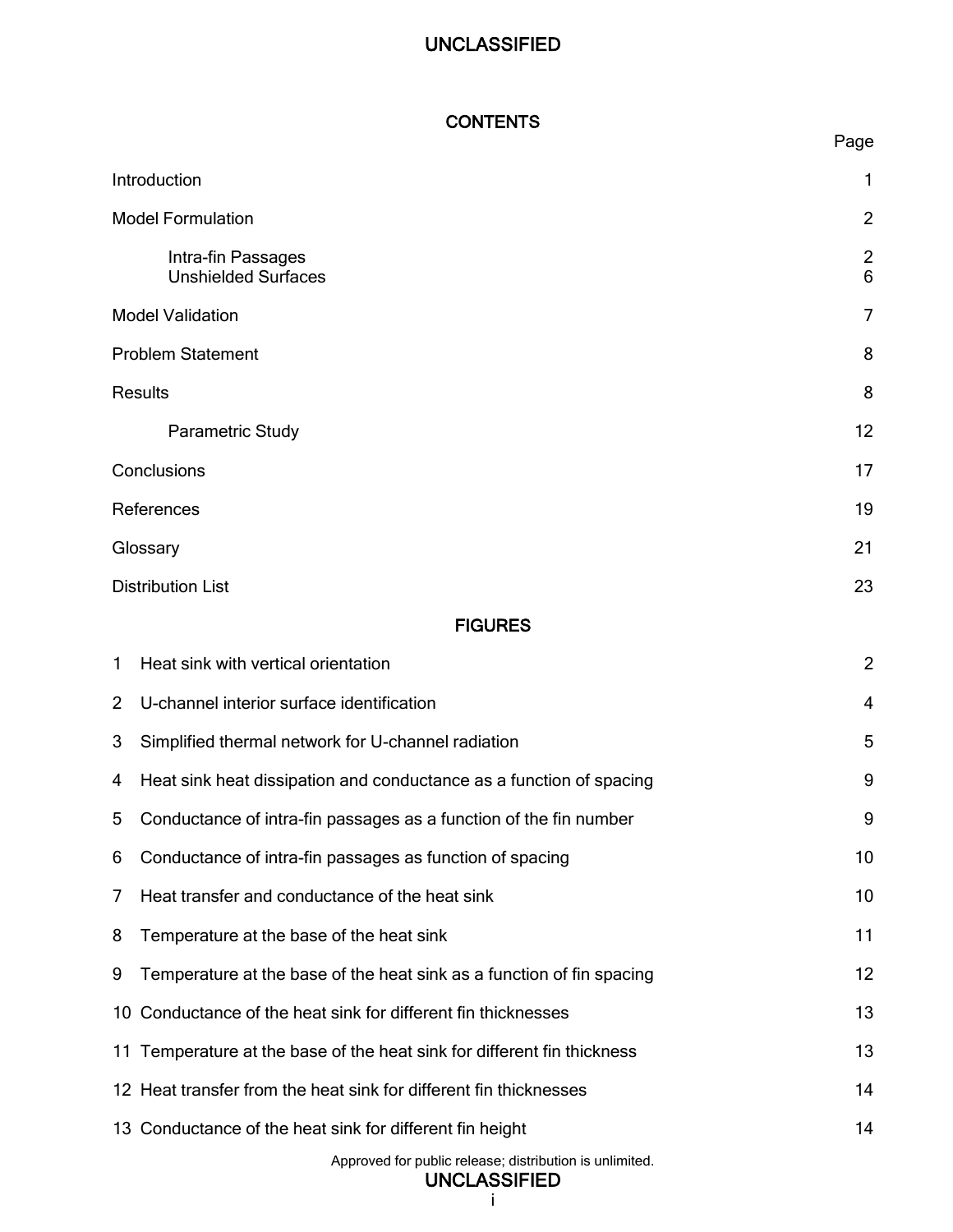## FIGURES

## Page

| 14 Temperature at the base of the heat sink for different fin height | 15 |
|----------------------------------------------------------------------|----|
| 15 Heat transfer from the heat sink for different fin height         | 15 |
| 16 Conductance of the heat sink for different fin length             | 16 |
| 17 Temperature at the base of the heat sink for different fin length | 16 |
| 18 Heat transfer from the heat sink for different fin length         | 17 |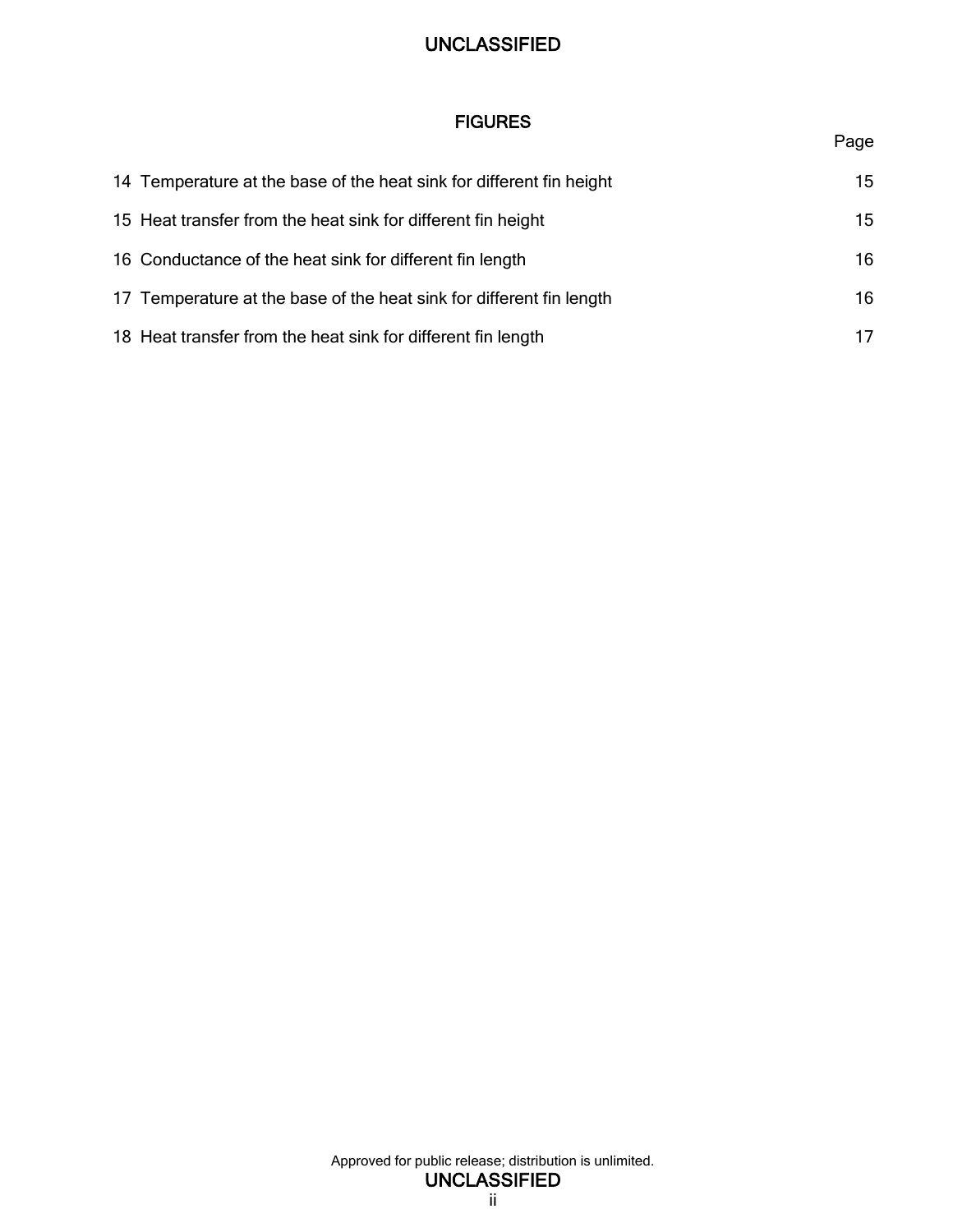## ACKNOWLEDGMENTS

The authors appreciate the helpful comments from U.S. Army peer reviewer Dr. Donald Carlucci.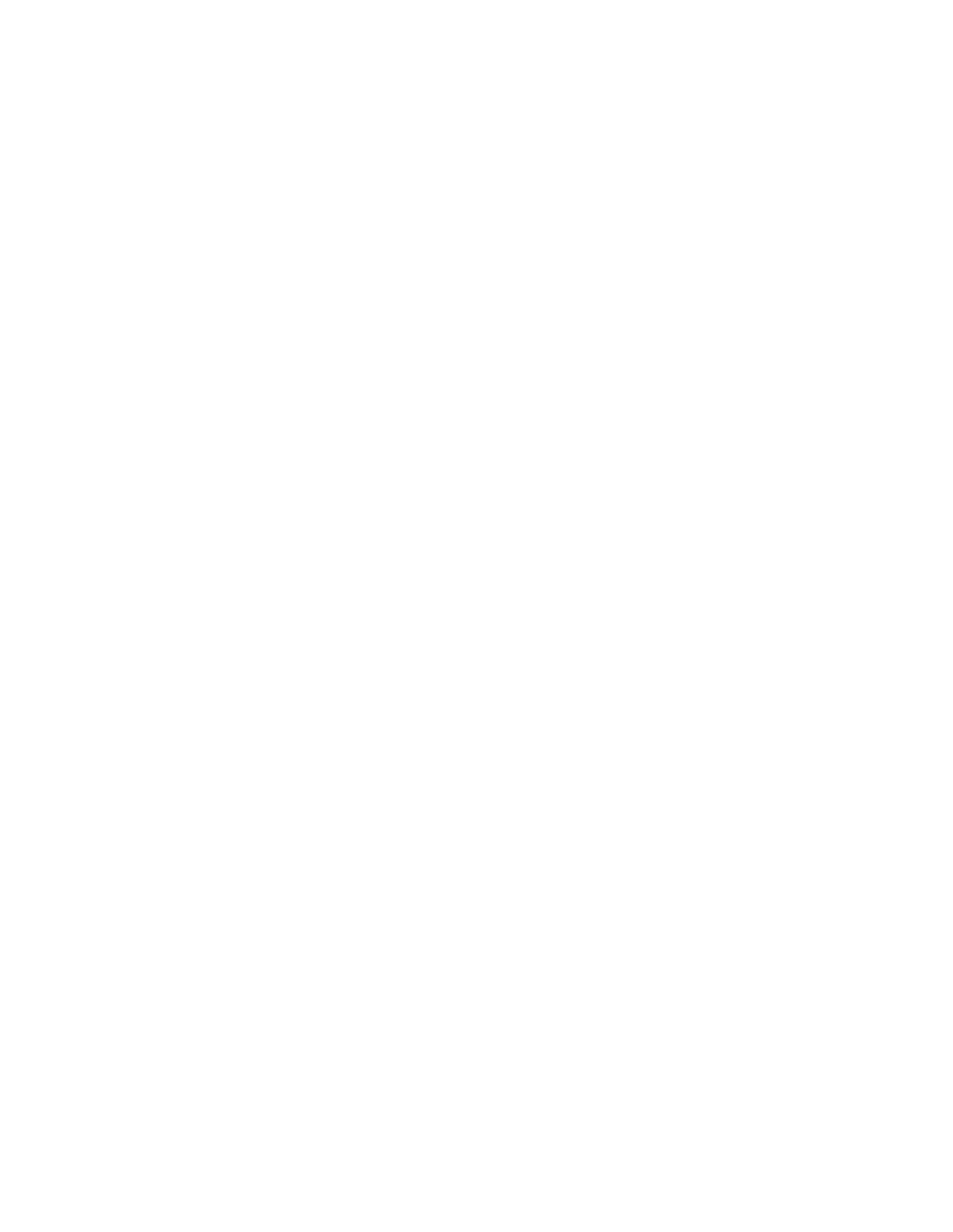#### **INTRODUCTION**

<span id="page-8-0"></span>Natural convection and radiation modes of heat transfer are commonly applied cooling techniques for electronic equipment of low to moderate power density, such as computer chips, electronics, and telecommunication boxes. The main advantages of natural convection are high reliability, low noise, and low power consumption. Air movement in a naturally ventilated cabinet is induced by a pressure difference between the interior and exterior of the cabinet. This pressure difference occurs due to a density gradient in the air, which produces a force that pushes the air upward and out. The thermal design of the electronic equipment must be optimized because of the relatively low efficiency. To generate airflow that results in the appropriate temperature rise inside the enclosure, special attention must be paid to the geometrical configuration of the heat source and the ventilated enclosure.

Heat sinks are devices that are used to enhance heat dissipation from hot surfaces to cooler air. Typically, the fins are oriented in a way to permit a natural convection air draft to flow upward through the rectangular U-channels, or ducts, formed by the fins. Heat sink design goals may vary, but in this particular case, optimization of the heat sink is the main concern. One of the most frequently quoted references for heat sinks is Elenbass's study (ref. 1) of flow between parallel plates. Elenbass found that optimal spacing for natural convection between parallel plates was:

$$
\frac{S_{opt}}{H} = \frac{50}{Gr \, Pr} \tag{1}
$$

Considering the case of a vertical heat sink with rectangular fins, equation 1 could not be used without modifications. Additionally, radiant heat transfer also has to be considered due to a big part of heat being transferred from the heat sink by that mode. The optimization of the heat sink has become an essential practice for optimum performance. In present cases, optimization of the heat sink consisting of an array of straight, vertical, and rectangular fins is performed (fig. 1).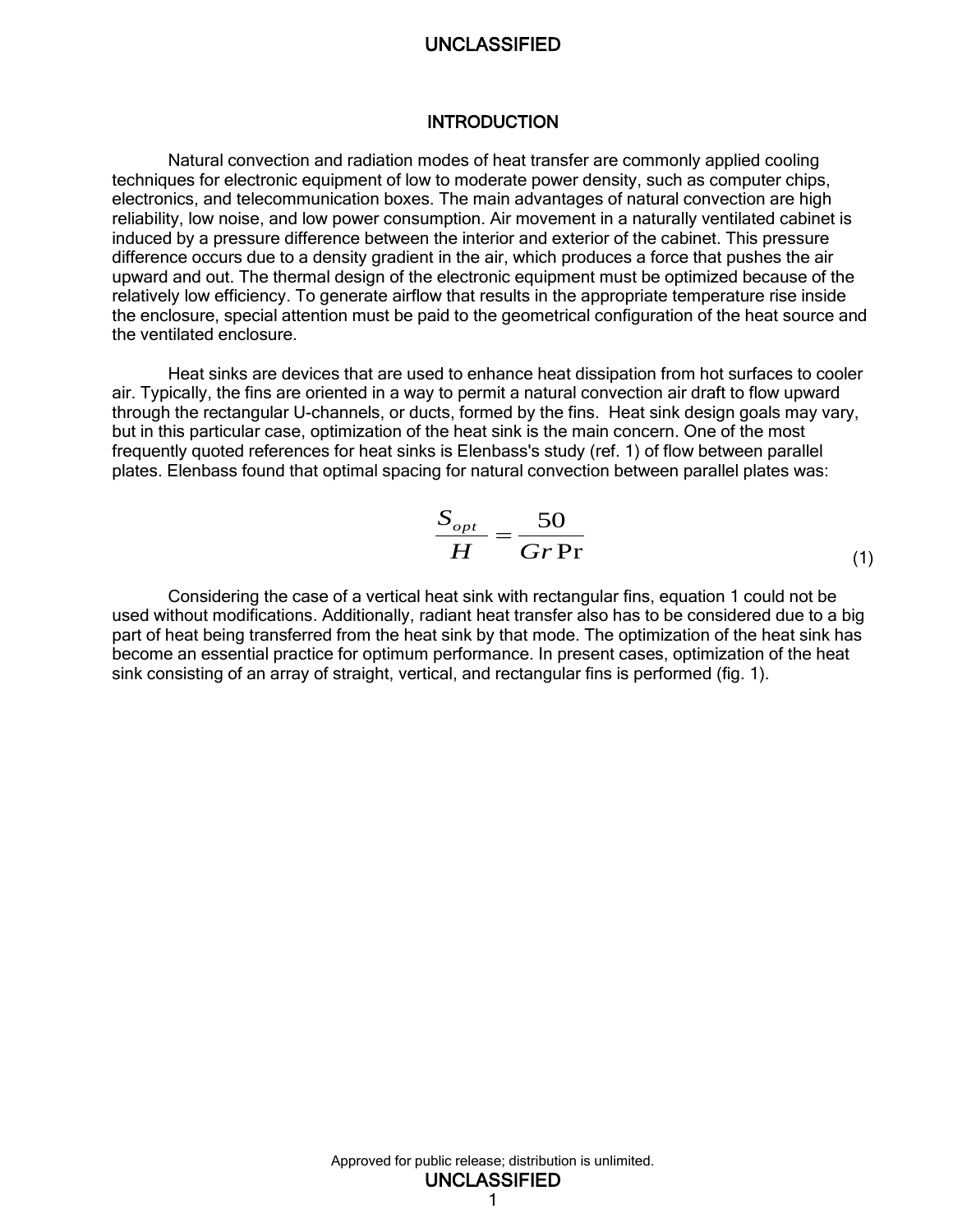

Figure 1 Heat sink with vertical orientation

## MODEL FORMULATION

<span id="page-9-2"></span><span id="page-9-0"></span>Heat transfer from the heat sink consists of radiation and convection from both the intra-fin passages and the unshielded surfaces of two outer fins. In this report, both parts are considered separately.

#### <span id="page-9-1"></span>Intra-fin Passages

#### **Convection**

For the U-channels formed by rectangular vertical fins, the Nusselt number is calculated with a modified Elenbass's equation proposed by Van De Pol and Tierney (ref. 2):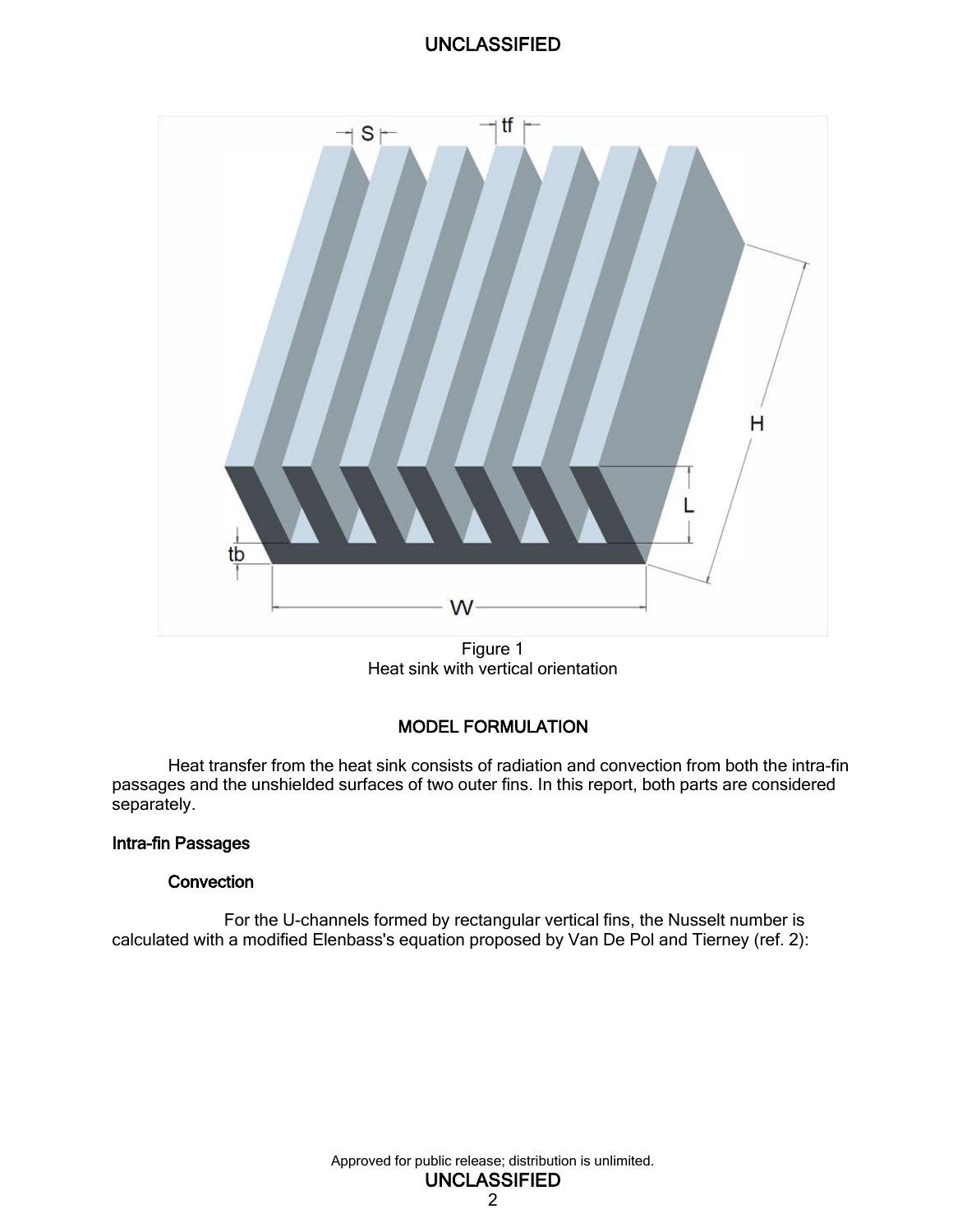$$
Nu_r = \frac{Ra^*}{\Psi} \left\{ 1 - e^{\left[ -\Psi \left( \frac{0.5}{Ra^*} \right)^{3/4} \right]} \right\}
$$
  

$$
\Psi = \frac{24(1 - 0.483e^{-\frac{0.17}{a}})}{\sqrt{\left[ 1 + \frac{a}{2} \right] \left[ 1 + \left( 1 - e^{-0.83a} \right) (9.14a^{\frac{1}{2}} e^{VS} - 0.61 \right) \right]^3}}
$$
  
(2)

where:

$$
Ra^* = \frac{r}{H} Gr_r Pr
$$

$$
r = \frac{2LS}{(2L+S)}
$$

$$
a = \frac{S}{L}
$$

$$
V = -11.8(in^{-1})
$$

All physical properties except  $\beta$  are evaluated at the surface temperature;  $\beta$  is evaluated at the ambient fluid temperature.

Once the Nusselt number is obtained using equation 2, the convective heat transfer coefficient for the U-channels can be calculated by:

$$
h_{ci} = \frac{Nu_r k}{r}
$$
 (3)

Fin efficiency may be calculated as:

$$
\eta = \sqrt{\frac{kHt_f}{2h_{ci}HL^2}} \tanh \sqrt{\frac{2h_{ci}HL^2}{kHt_f}}
$$
\n(4)

Conductance of the inter-fin passages now can be calculated as:

$$
C_{ci} = \eta h_{ci} A_i \tag{5}
$$

Approved for public release; distribution is unlimited.

3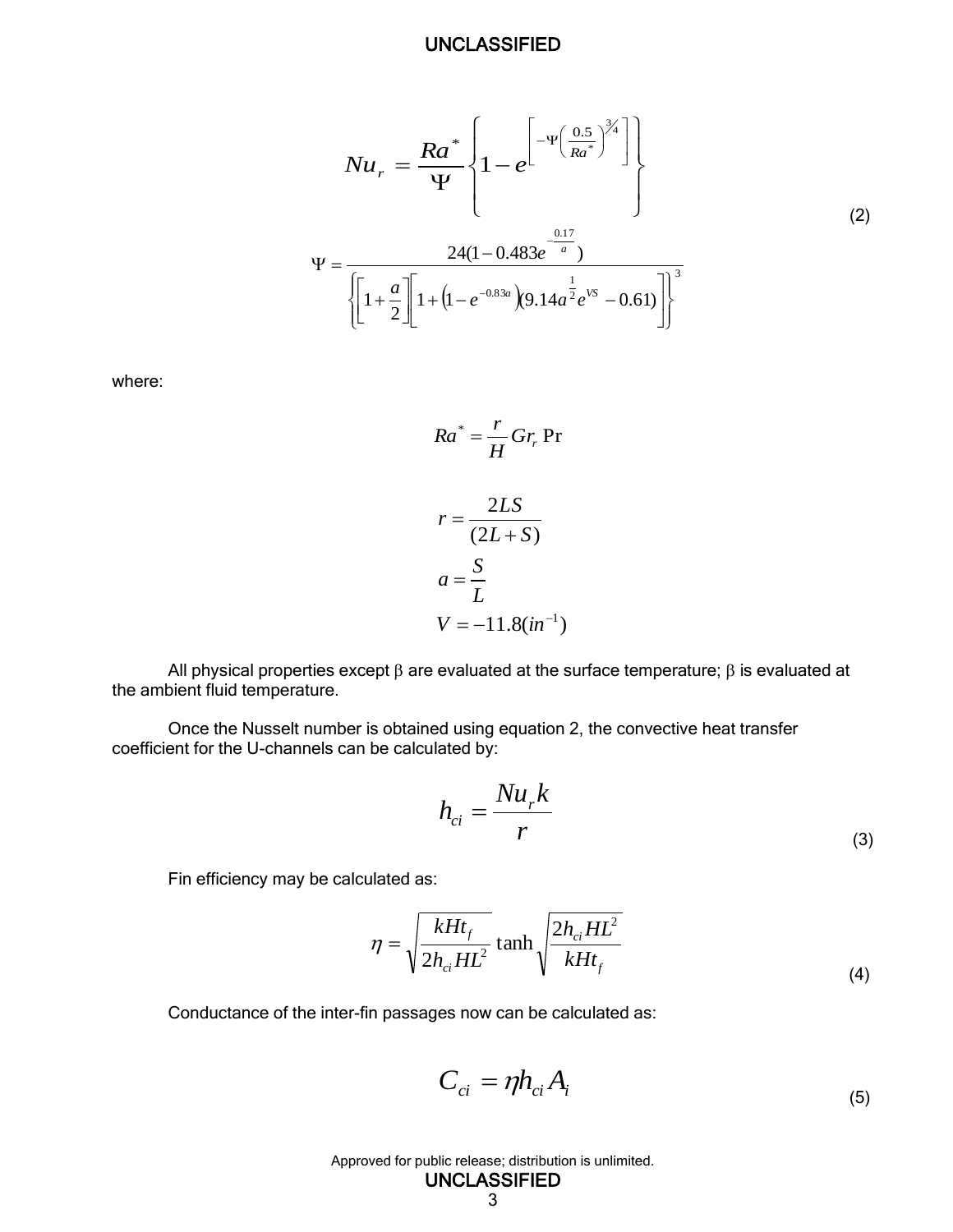where Ai is inter-fin passage area given as:

$$
A_i = WH \left[ 1 + \frac{2(N-1)}{W} L \right]
$$
\n<sup>(6)</sup>

#### Radiation

The procedure for calculating the radiative heat transfer coefficient for the U-channels is outlined in the book by Ellison (ref. 3). It is assumed that all surfaces of the heat sink are gray and reflective with the base and fins at a uniform temperature. Figure 2 shows a single U-channel with numbered interior surfaces. Numerals 1, 3, and 4 identify the heat sink surfaces while numerals 2, 5, and 6 refer to the nonreflecting ambient air. A simplified thermal network for the U-channels is shown in figure 3.



<span id="page-11-0"></span>Note: Numbers are centered in the surface that they represent.

Figure 2 U-channel interior surface identification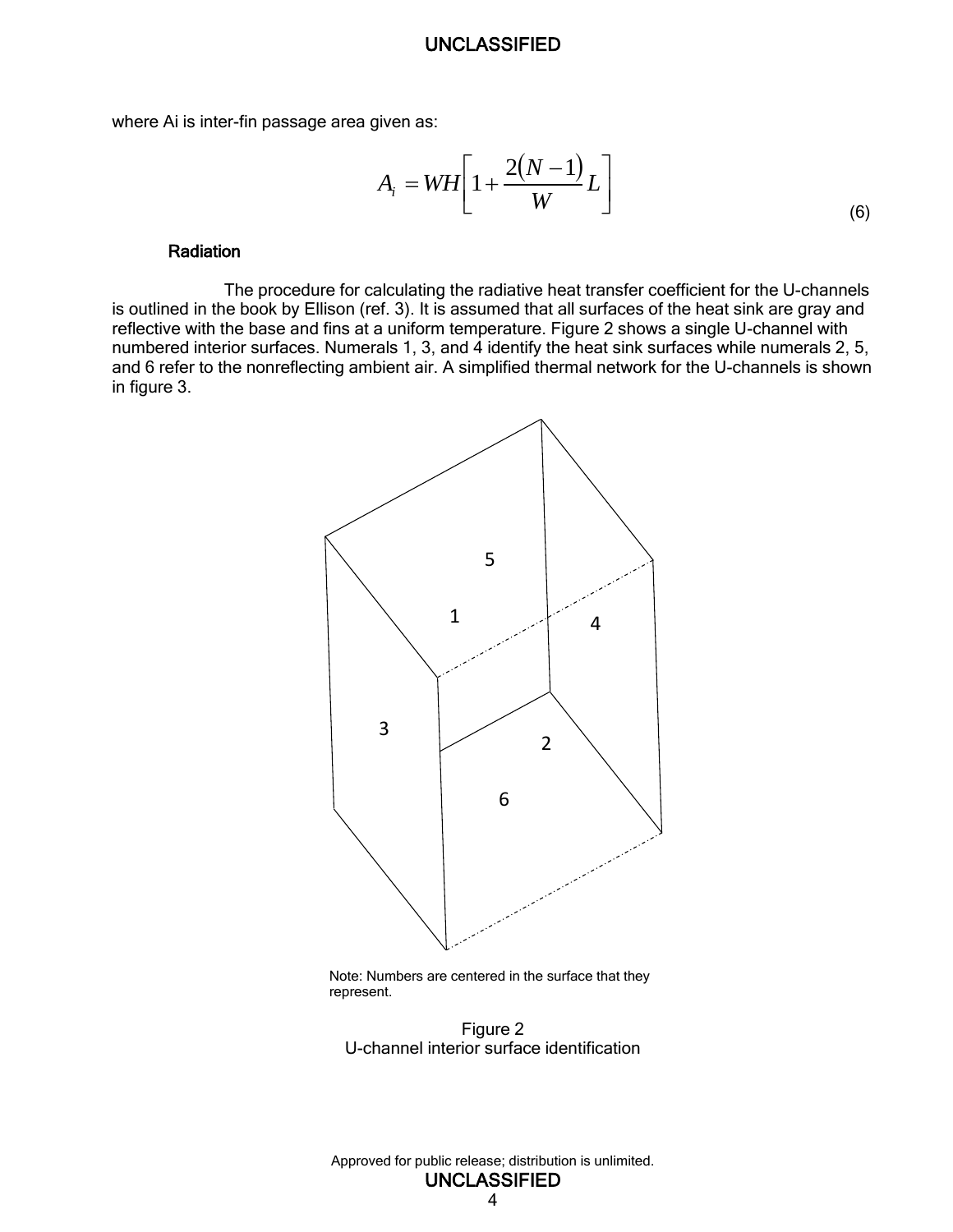

Figure 3 Simplified thermal network for U-channel radiation

<span id="page-12-0"></span>The net shape factor, F, for the gray-body U-channel interior is given as:

$$
F = \frac{2C_{NET}}{[H(S + 2L)]}
$$
\n(7)

where:

$$
C_{NET} = \frac{[(R_a + R_b + R_e)(R_c + R_d + R_e) - R_e^2]}{\int (R_b + R_d)[(R_a + R_b + R_e)(R_c + R_d + R_e) - R_e^2] - \left[R_b[R_b(R_c + R_d + R_e) + R_eR_d\right] - R_d[R_d(R_a + R_b + R_e) + R_bR_e]}
$$

is the overall conductance for the U-channel, and resistances in the simplified thermal network are given in the following form: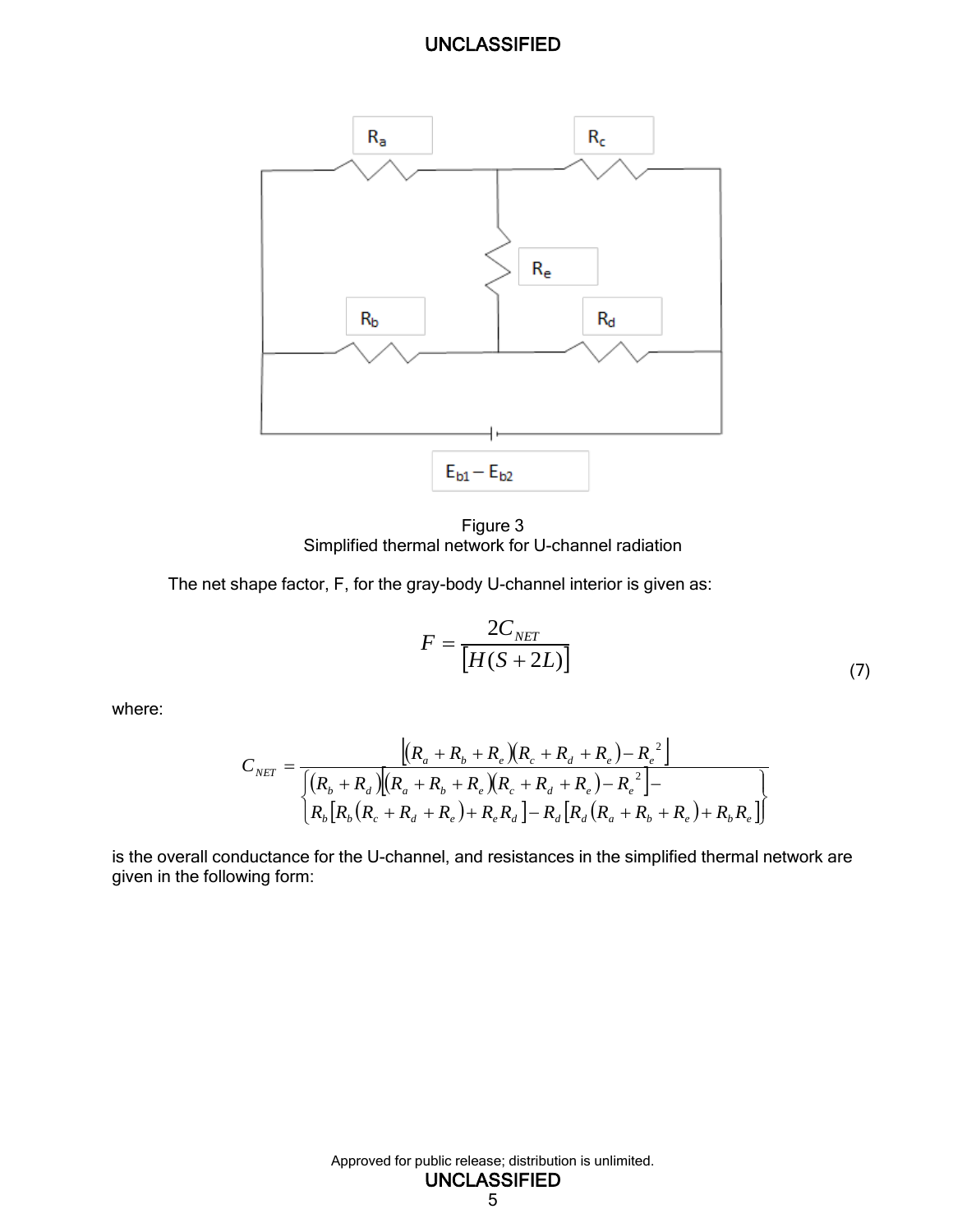$$
R_a = \frac{1 - \varepsilon}{\varepsilon A_3}
$$
  
\n
$$
R_b = \frac{2(1 - \varepsilon)}{\varepsilon A_1}
$$
  
\n
$$
R_c = \frac{1}{A_1 F_{13} + 2A_3 F_{35}}
$$
  
\n
$$
R_d = \frac{2}{A_1 F_{12} + 2A_1 F_{15}}
$$
  
\n
$$
R_e = \frac{1}{A_1 F_{13}}
$$

The view (shape or configuration) factors F12, F13, F15, and F35 are computed using the appropriate parallel and perpendicular formulae for two rectangles. These formulae can be found in any heat transfer book [e.g., A.F. Mills (ref. 4)].

Now, using the result obtained by equation 7, the radiation conductance can be calculated as:

$$
C_{ri} = 3.657x10^{-11}FA_i \frac{(T_s + 273)^4 - (T_a + 273)^4}{T_s - T_a}
$$
\n(8)

The overall conductance for the inter-fin passages now can be calculated as:

$$
C_i = C_{ci} + C_{ri}
$$
\n<sup>(9)</sup>

#### <span id="page-13-0"></span>Unshielded Surfaces

The outer surfaces of the heat sink must be considered in order to obtain more realistic results. Their surface conductance is typically given as:

$$
C_{so} = h_o A_o \tag{10}
$$

where:

$$
h_o = h_{co} + \varepsilon h_r
$$

and:

$$
A_o = 2HL
$$

Approved for public release; distribution is unlimited.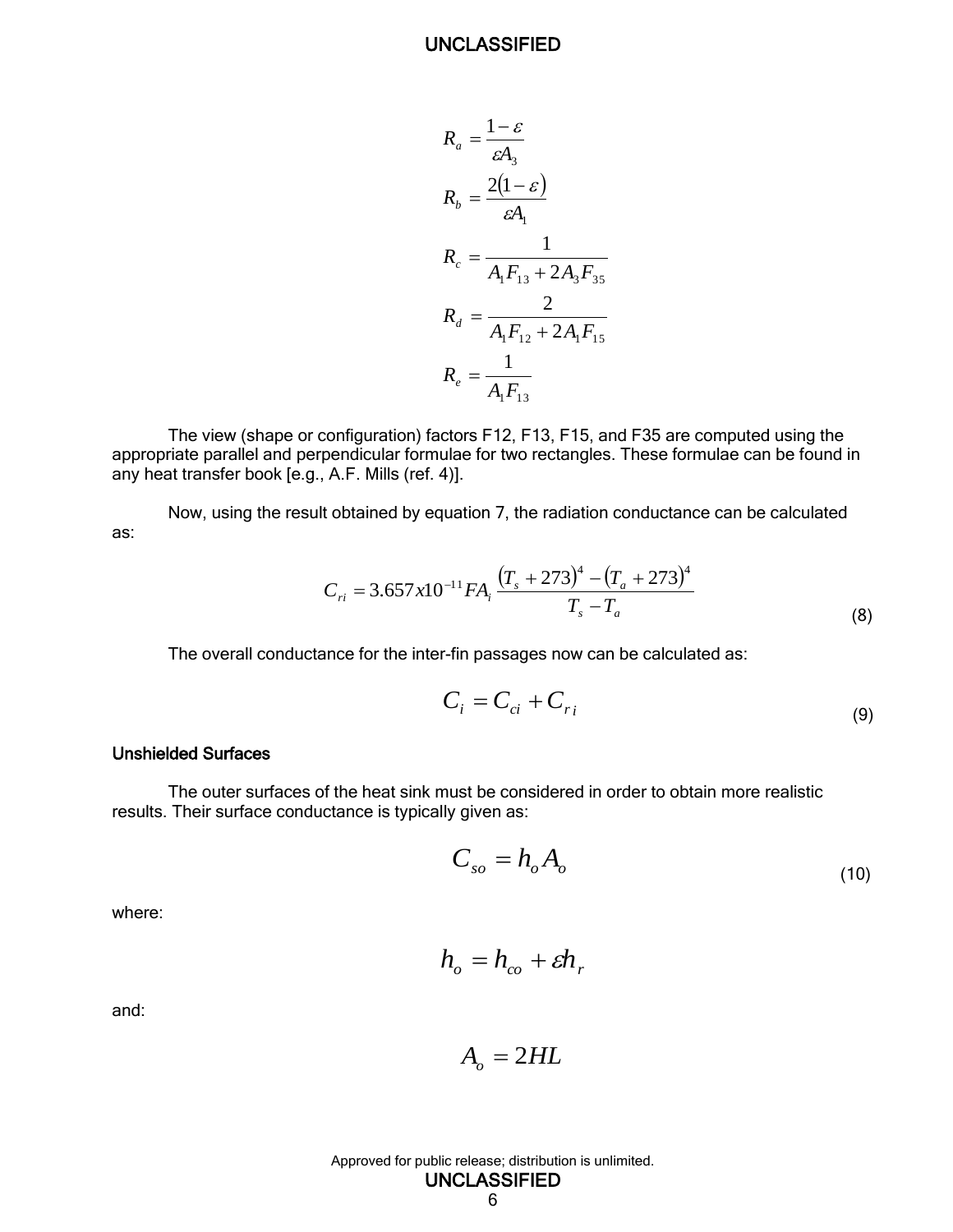The convective heat transfer coefficient for the vertical fins is defined as:

$$
h_{co} = 0.0024 \left(\frac{\Delta T}{H}\right)^{0.25}
$$
 (11)

while the radiation heat transfer coefficient may be calculated by:

$$
h_r = 3.657 \times 10^{-11} \frac{\left(T_s + 273\right)^4 - \left(T_a + 273\right)^4}{T_s - T_a}
$$
\n(12)

Overall conductance for the heat sink now is:

$$
C_s = C_i + C_o \tag{13}
$$

A parametric study of the heat sink also should be performed to determine the effects of various design parameters on thermal performance. The formulated procedure previously shown can be coded into the computer program using various programming languages such as Fortran, C++, Pascal or, in this case, it can be done with Microsoft Excel.

#### MODEL VALIDATION

<span id="page-14-0"></span>Validation of the heat sink model without enclosure was done using the following parameters:

|           | Geometry             |                 |
|-----------|----------------------|-----------------|
| $\bullet$ | <b>Equipment box</b> |                 |
|           | • Height             | $Hs = 3.94$ in. |
|           | $\bullet$ Width      | $Ws = 5.42$ in. |
|           | Fins                 |                 |
|           | • Height             | $Hf = 0.98$ in. |
|           | $\bullet$ Length     | $Lf = 3.94$ in. |
|           |                      |                 |

Fin thickness and conductivity vary depending on the heat sink material as shown in table 1.

Table 1 Varying fin thicknesses and conductivities based on material

| Fin material | Thickness of the fin, tf (in.) | Fin conductivity, k(W/in.K) |
|--------------|--------------------------------|-----------------------------|
| Aluminum     | 0.021                          | 4.84                        |
| <b>Steel</b> | 0.046                          | 1.625                       |
| Porcelain    | 0.094                          | 0.267                       |

- Ambient temperature: Ta= 20°C
- Fin temperature: Tf=50°C
- Fin emissivity:  $\epsilon = 0.82$

Table 2 gives a comparison of the number of fins and heat dissipation by fin between the present analysis and the results obtained from Aihara (ref. 5).

Approved for public release; distribution is unlimited.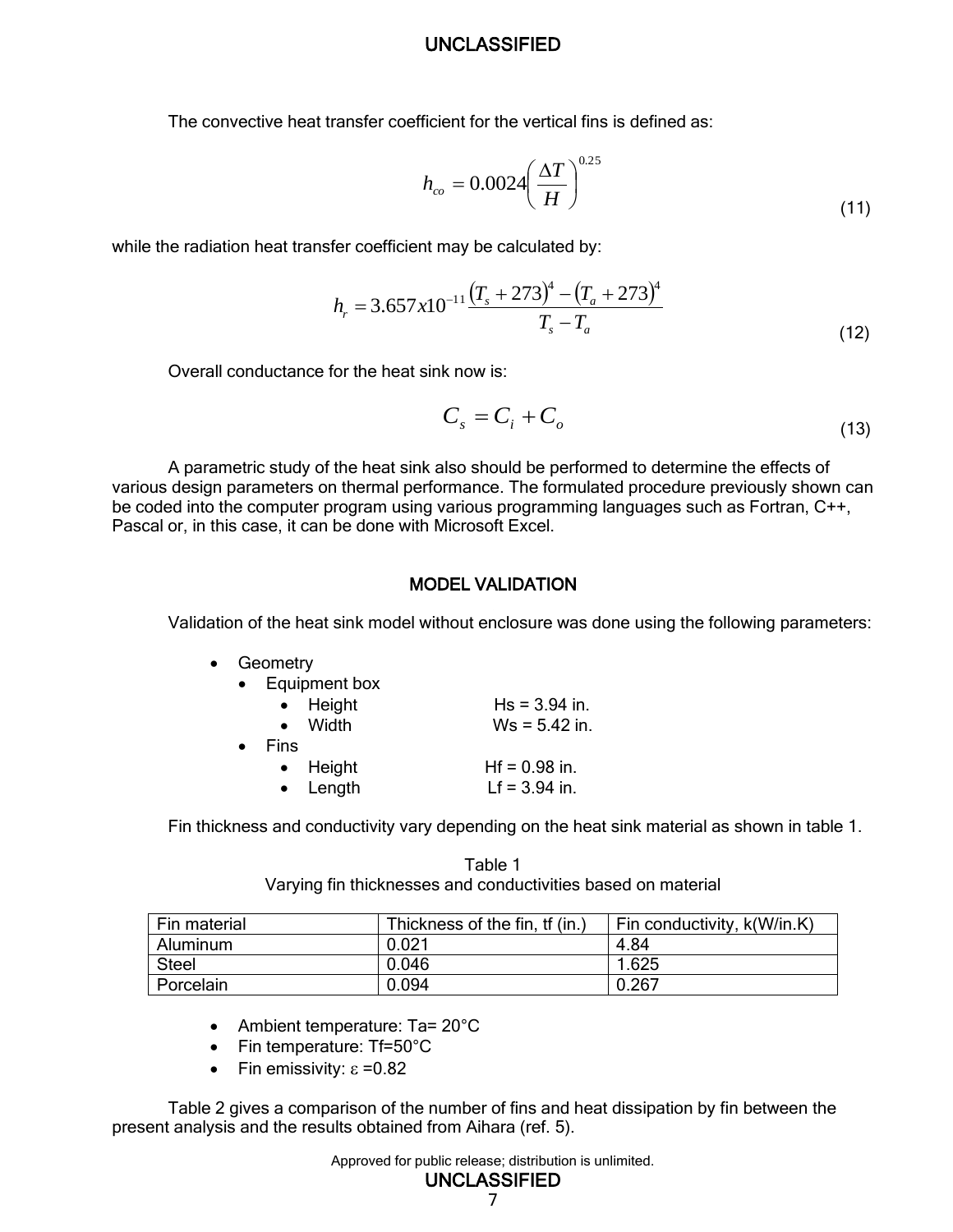Table 2 Comparison of results for optimal number of fins

| Materia of       | No. of fins |                | Q dissipation/fin, W |                |  |
|------------------|-------------|----------------|----------------------|----------------|--|
| heat sink        | Aiharas     | <b>Present</b> | Aiharas              | <b>Present</b> |  |
| <b>Aluminum</b>  | 19          | 18             | 17.9                 | 17.7           |  |
| <b>Steel</b>     | 17          | 16             | 16.8                 | 16.6           |  |
| <b>Porcelain</b> | 15          | 14             | 15.1                 | 14.6           |  |

The results of table 2 agree with the results from Aiharas, and the differences are actually due to the efficiencies being accounted for in this present calculation.

#### PROBLEM STATEMENT

<span id="page-15-0"></span>An electronic box of the dimensions 24 in. by 18 in. by 10 in.  $(H \times W \times D)$  dissipates 250 W of heat. Natural convection and radiation are used to cool the external surfaces of the box. The maximum expected ambient temperature is 46°C, and the maximum allowable box surface temperature is 81°C. It is assumed that all heat is dissipated only through the wall with dimensions of 24 in. by 18 in. A heat sink with rectangular fins of dimensions 24 in. by 1.77 in. by 0.12 in. [H x L x fin thickness (tf)] is attached to the box. The fin material is aluminum (k=4.84 W/in.K) with fin emissivity  $\varepsilon$ =0.9. The objective is to optimize the rectangular heat sink to meet design requirements. Additionally, a parameterization study should be performed to assess heat sink efficiency.

#### **RESULTS**

<span id="page-15-1"></span>Figure 4 depicts the average heat sink heat dissipation and conductance as a function of spacing. While the fin spacing is large, the conductance of the heat sink stays relatively constant. By decreasing the spacing between the fins, more fins can be added to the base plate, thereby increasing the total surface area for heat transfer. Since the total heat flow is proportional to conductance and total surface area, decreasing the spacing further still improves total heat transfer until optimum spacing is reached. At the point of optimum spacing, heat transfer from the sink reaches its maximum value. Below optimum spacing, the total heat transfer falls rapidly due to fin interference and choked air flow.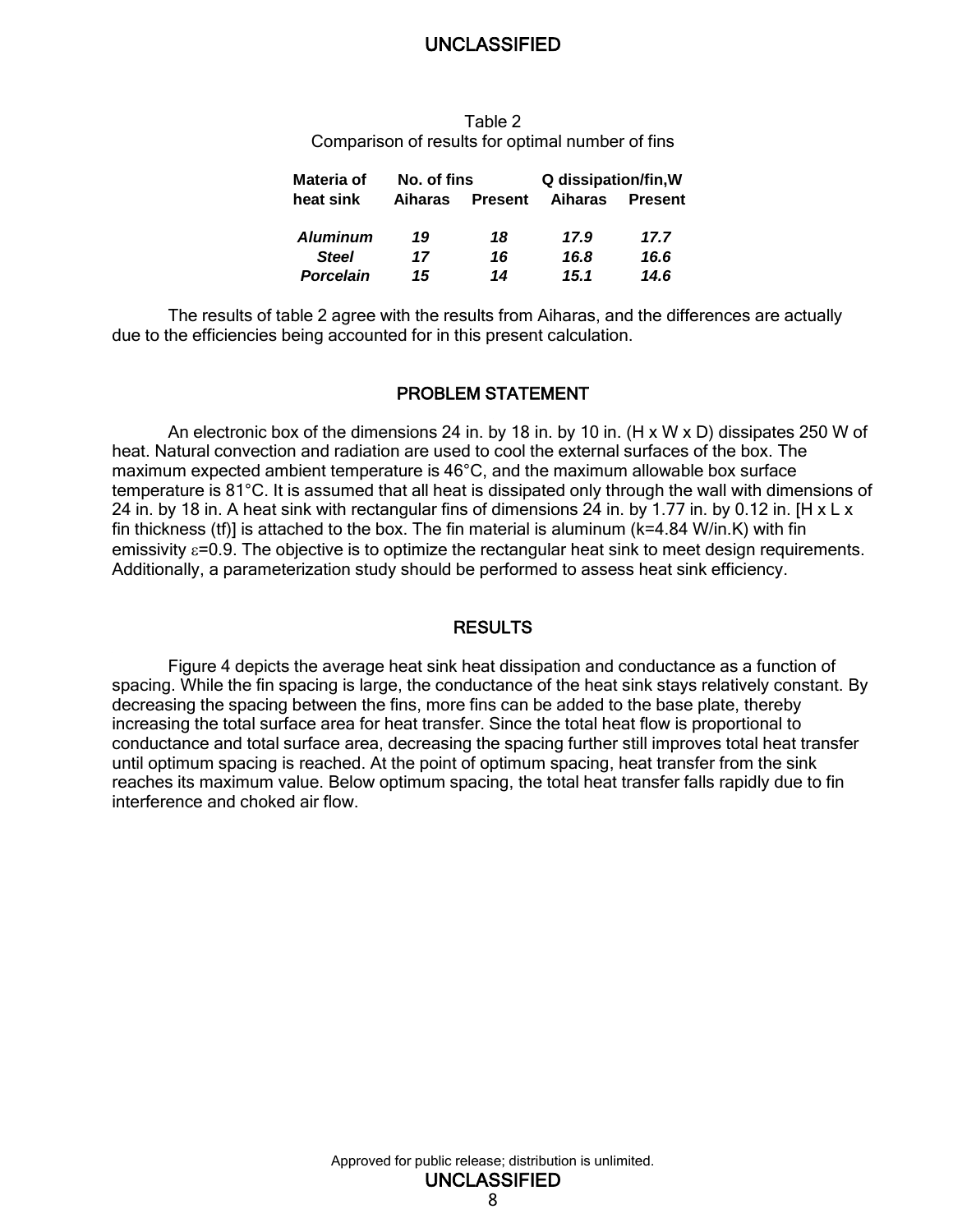

Figure 4 Heat sink heat dissipation and conductance as a function of spacing

<span id="page-16-0"></span>The conductance of heat sink intra-fin passages is shown in figure 5 for different numbers of fins. By increasing the number of fins, conductance due to convection (cci) steadily increases until an optimum number of fins is reached. Beyond that number, the convection conductance falls steadily. Conductance due to radiation (cri) declines with an increase in the number of fins as well. Overall, intra-fin conductance is obtained by adding conductance due to both radiation and convection.



<span id="page-16-1"></span>Approved for public release; distribution is unlimited. UNCLASSIFIED Figure 5 Conductance of intra-fin passages as a function of the fin number

9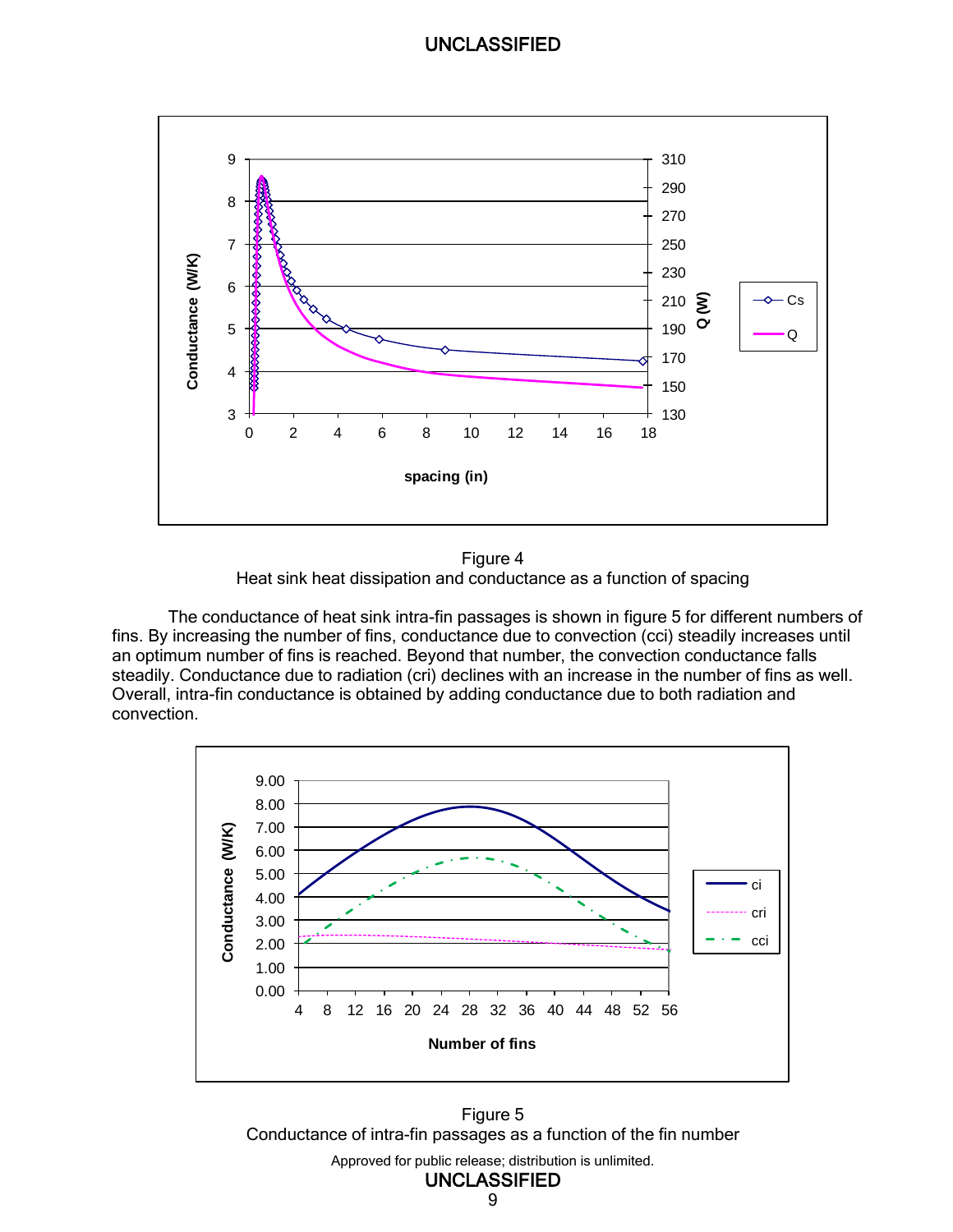Figure 6 shows the dependence of the heat sink's intra-fin passages conductance on spacing. As shown, large spacing conductance stays relatively constant until a certain limit is reached. By continuing to decrease the fin spacing, conductance starts to increase rapidly until the optimum spacing is reached. At this point, the highest conductance and heat dissipation from the heat sink is achieved. Decreasing the fin spacing further causes a sudden fall in both conductance and heat dissipation, and the advantages of the heat sink loses its significance.



Figure 6 Conductance of intra-fin passages as function of spacing

<span id="page-17-0"></span>Considering total heat sink conductance and heat transfer (fig. 7), the optimal number of fins is 28 with a maximum heat transfer of 298.28 W and conductance of 8.52 W/K.



<span id="page-17-1"></span>Approved for public release; distribution is unlimited. UNCLASSIFIED Figure 7 Heat transfer and conductance of the heat sink

10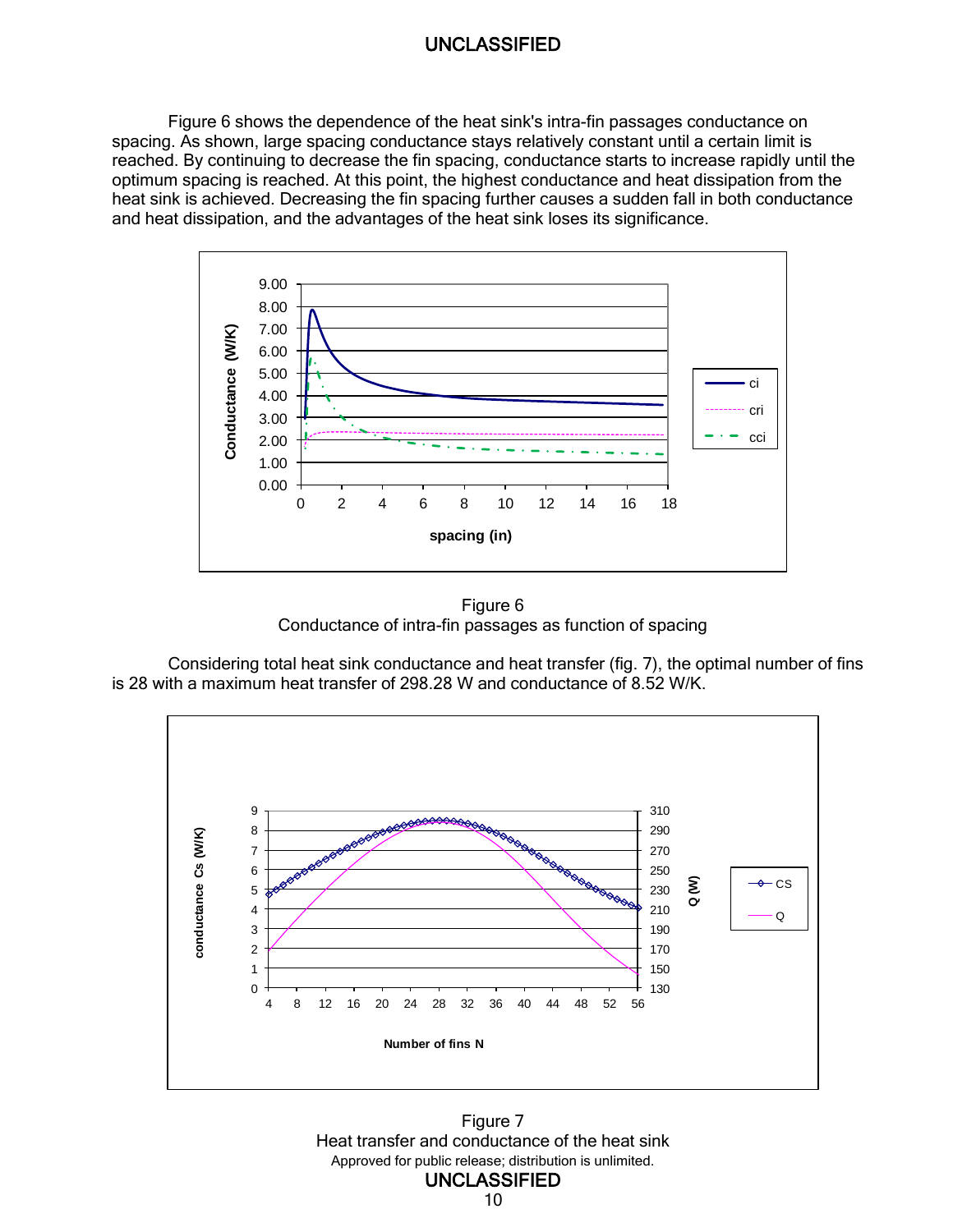Figure 8 shows the lowest temperature of  $\sim 75^{\circ}$ C is achieved with 28 fins, which is well below the design requirement of 81°C.



Figure 8 Temperature at the base of the heat sink

<span id="page-18-0"></span>Figure 9 represents the dependence of the heat sink base temperature on spacing. Again, as the fin spacing is reduced, the base temperature changes slowly at first and ramps rapidly. This trend reaches its limit at the point of optimal spacing when the minimum temperature of the heat sink base occurs. If the decrease in spacing is continued, sudden increase in temperature of the base occurs due to choked air flow and fin interference. The lowest temperature appears at the spacing of 0.5422 in.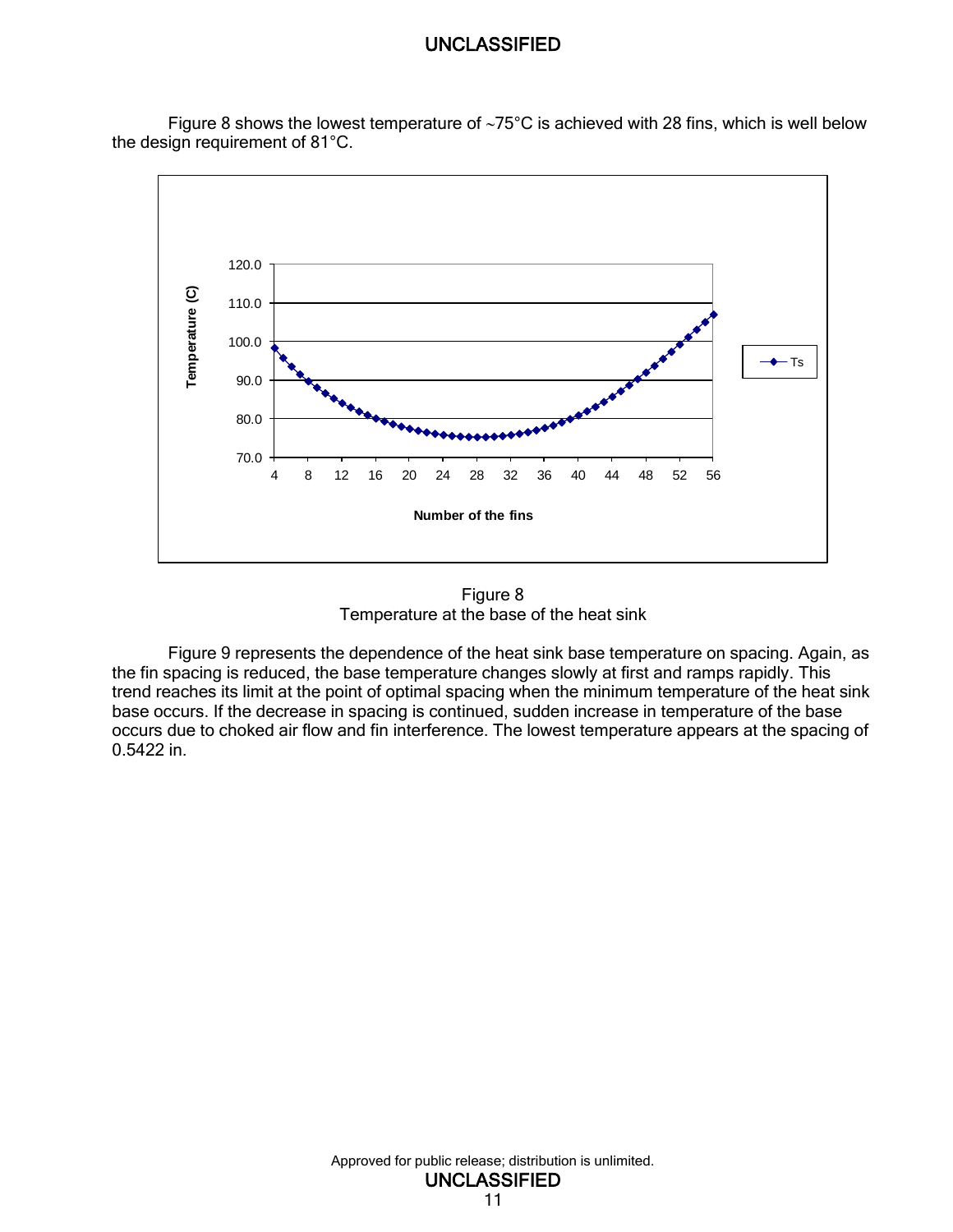

Figure 9 Temperature at the base of the heat sink as a function of fin spacing

#### <span id="page-19-1"></span><span id="page-19-0"></span>Parametric Study

An extensive parametric study of the heat sink is now performed to investigate possible material and space savings in the design process. The first parameter considered was the thickness of the fin. Starting with a small number of fins, overall conductance of the heat sink was the same regardless of fin thickness. By increasing the number of fins, the conductance of the heat sink becomes larger for thinner fins (fig. 10). Also, the optimal number of fins increases when compared to the thicker fins. The temperature of the base decreased with a decrease in fin thickness (fig. 11), and the heat transfer from the heat sink increased with the decreased thickness (fig. 12). From these findings, it can be concluded that thinner fins transferred more heat due to the increased number of fins.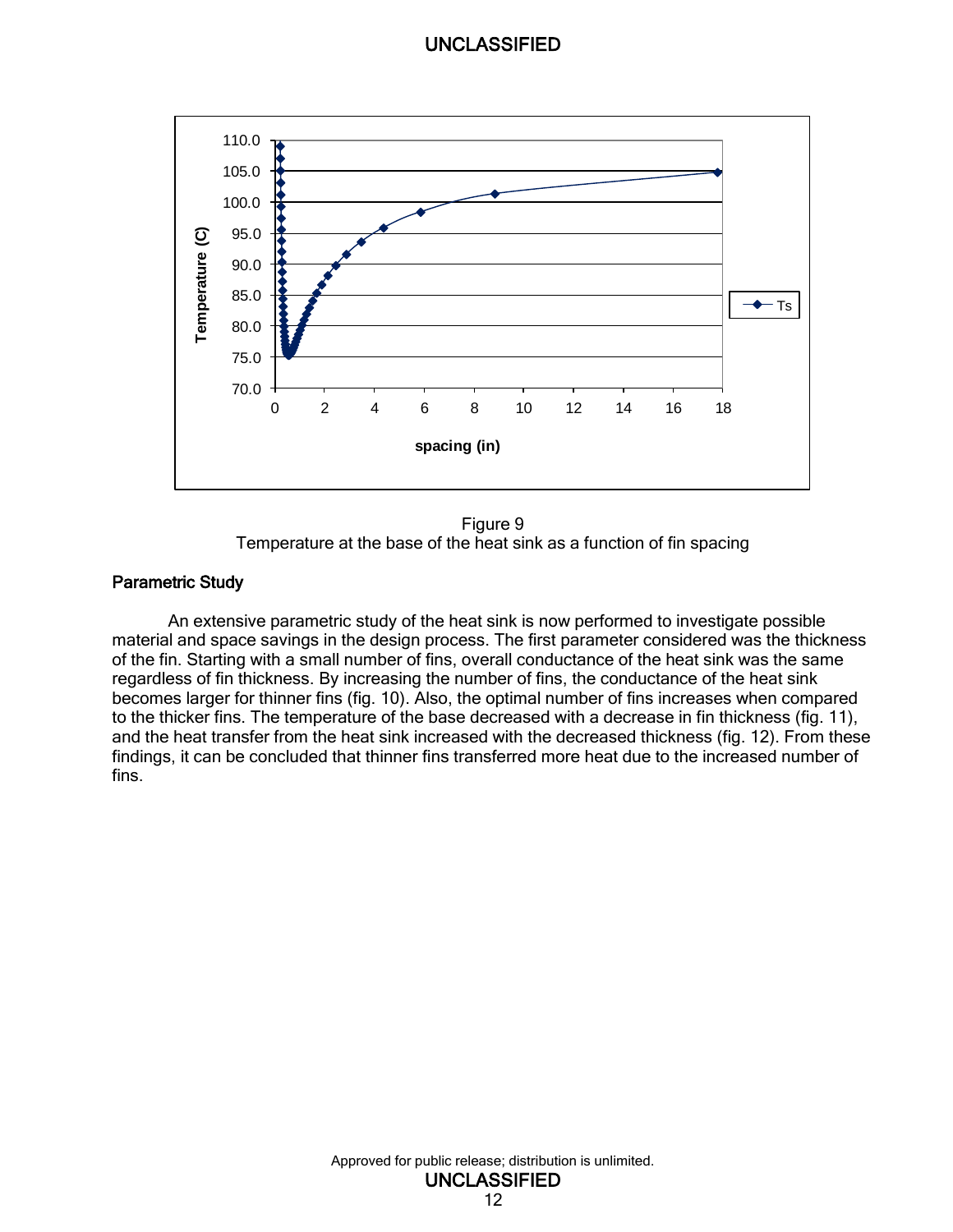

Figure 10 Conductance of the heat sink for different fin thicknesses (tf)

<span id="page-20-0"></span>

<span id="page-20-1"></span>Figure 11 Temperature at the base of the heat sink for different fin thickness (tf)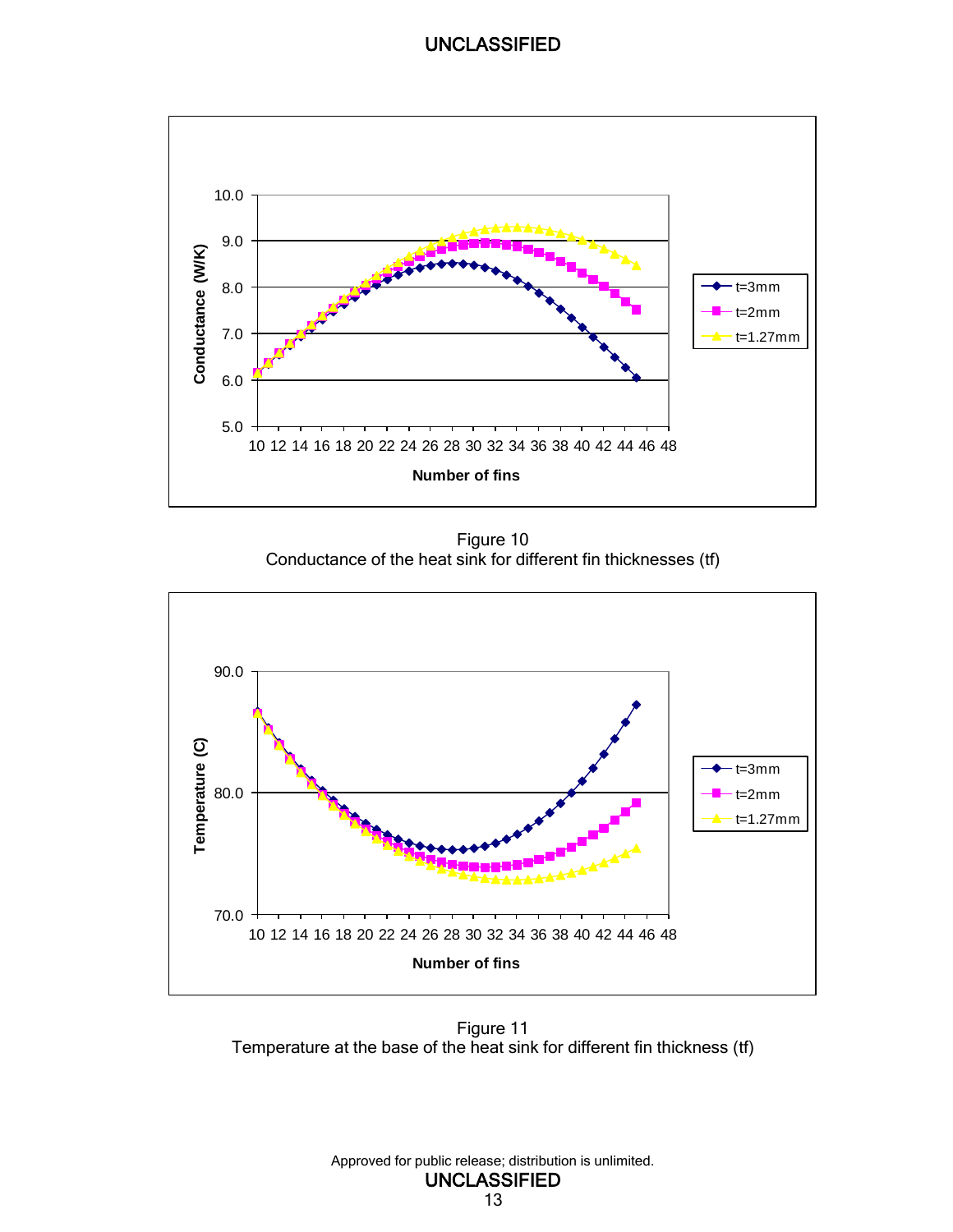

Figure 12 Heat transfer from the heat sink for different fin thicknesses (tf)

<span id="page-21-0"></span>The next parameter considered was fin height, Hf. Smaller height has a negative influence on overall heat sink conductance (fig. 13) causing an increase in fin base temperature (fig. 14) and decreases the overall heat transfer from the sink (fig. 15). It is impossible to meet the design temperature at the base of the heat sink by decreasing the height of the fin too much (in this case, decreasing Hf below 18 in.).



<span id="page-21-1"></span>Figure 13 Conductance of the heat sink for different fin height (L)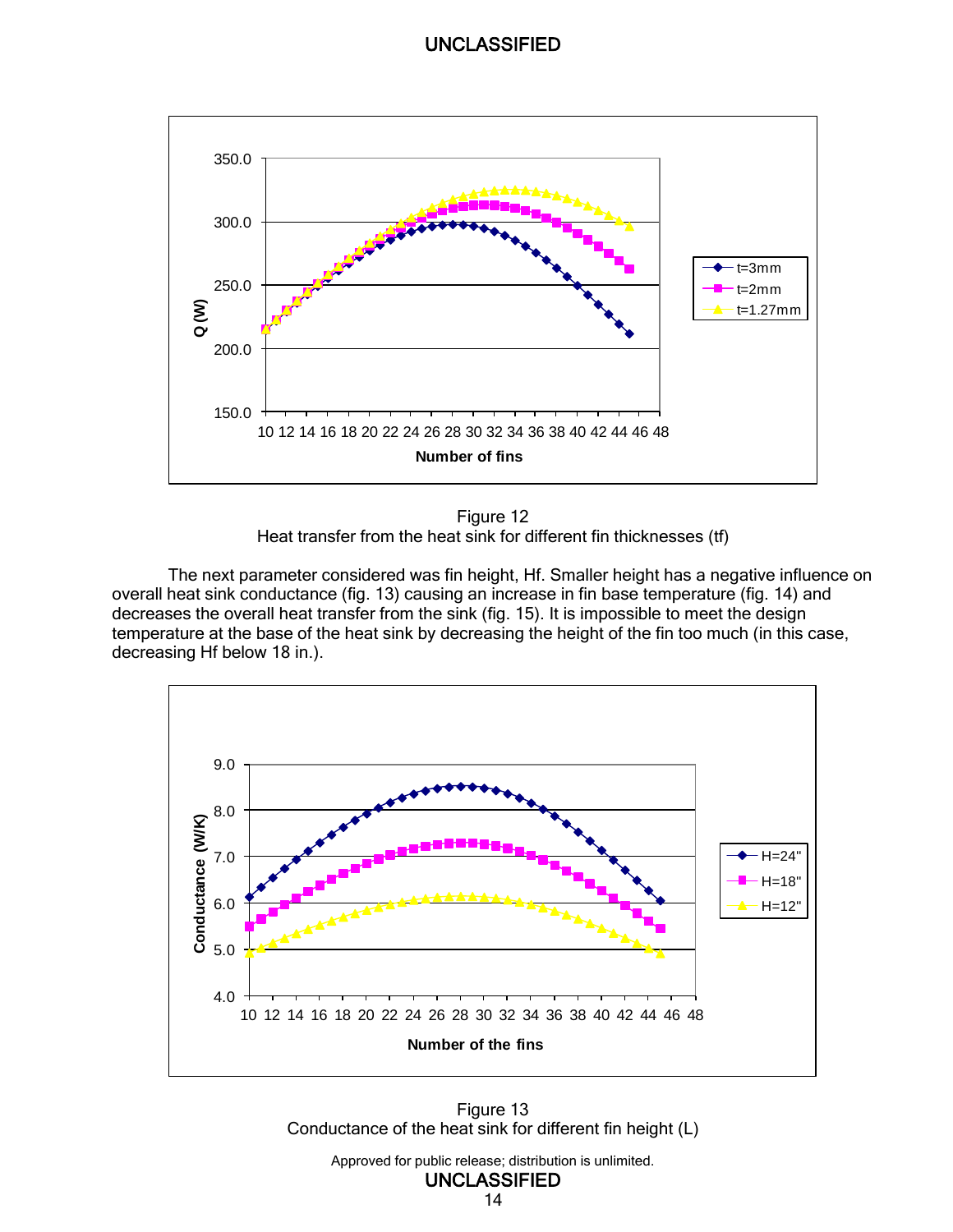

Figure 14 Temperature at the base of the heat sink for different fin height (L)

<span id="page-22-0"></span>

Figure 15 Heat transfer from the heat sink for different fin height (L)

<span id="page-22-1"></span>The last parameter to consider was fin length, L. Fin length has an even more negative influence on the behavior of the heat sink than the height. Decreasing the length of a fin significantly reduces overall heat sink conductance (fig. 16), and as a result, the temperature of the base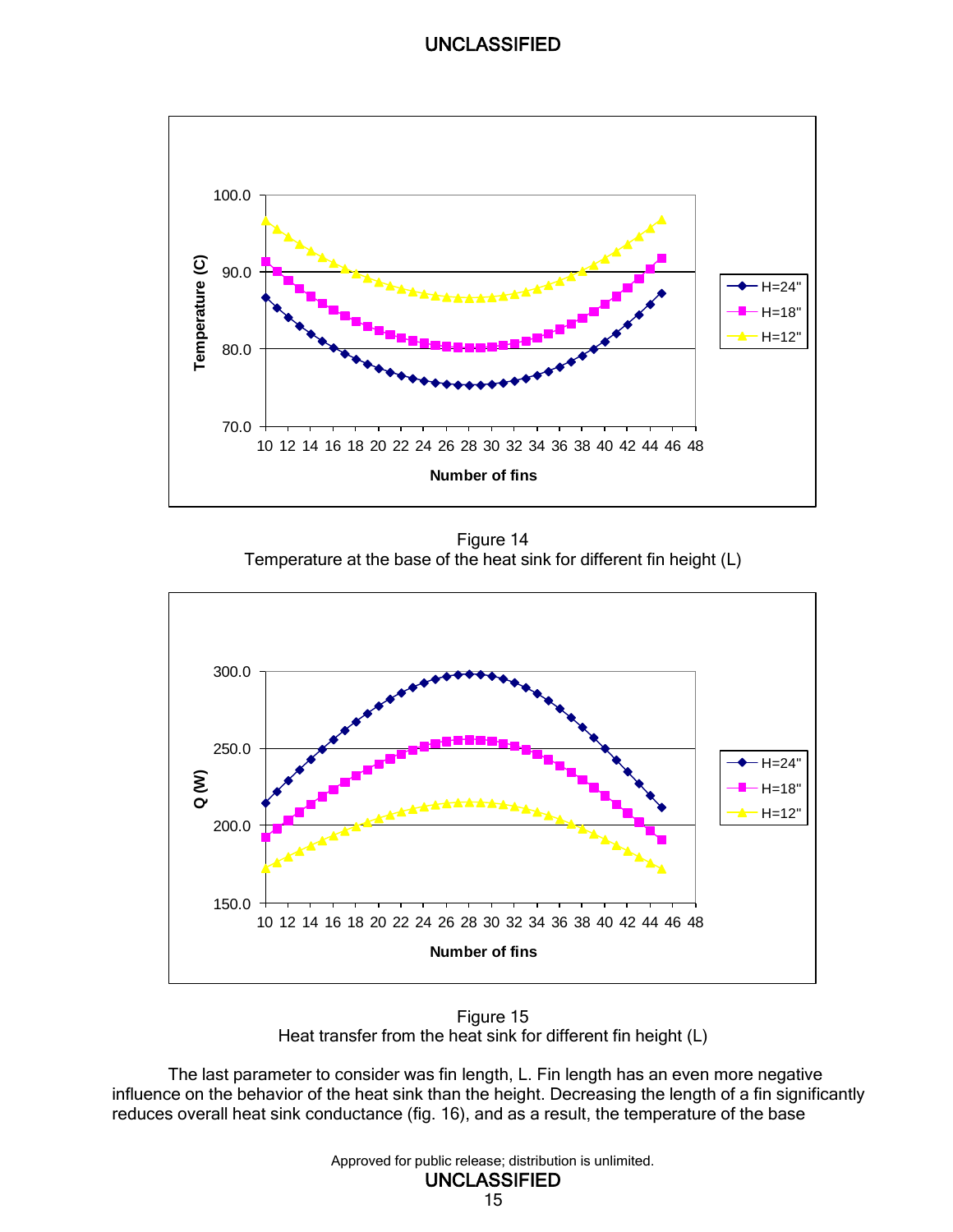increases above the required design temperature of 81°C (fig. 17). The heat sink's ability to dissipate heat from the chip or electronics is also greatly reduced (fig. 18).



Figure 16 Conductance of the heat sink for different fin length (H)

<span id="page-23-0"></span>

<span id="page-23-1"></span>Figure 17 Temperature at the base of the heat sink for different fin length (H)



16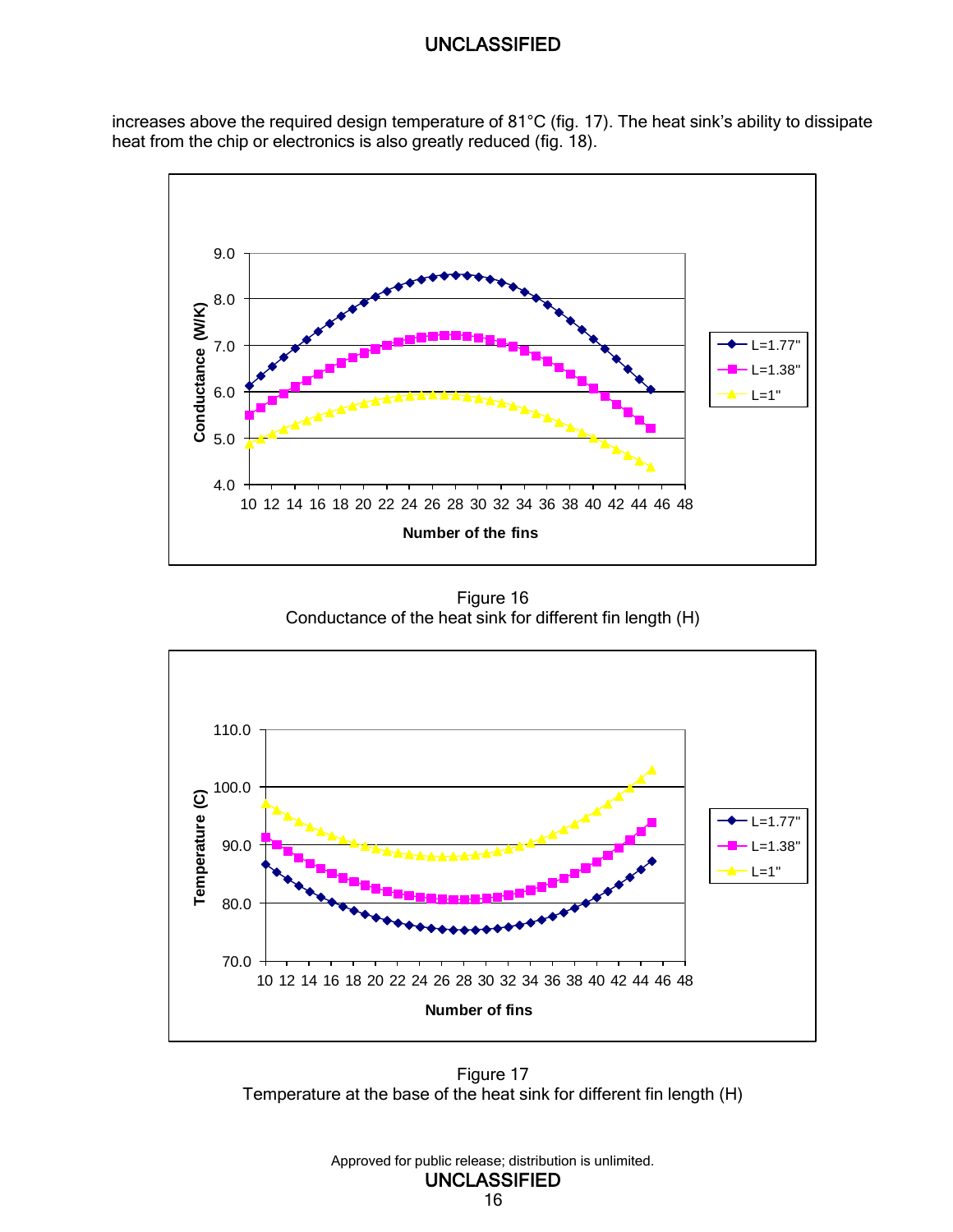

Figure 18 Heat transfer from the heat sink for different fin length (H)

#### **CONCLUSIONS**

<span id="page-24-1"></span><span id="page-24-0"></span>Heat sink optimization helps us to determine the dimensions, weight, and thermal performance in order to meet design requirements. As shown, finding the optimal number of fins determines the best solution for temperature at the base of the sink. Also, it became clear that when the number of fins was increased past an optimal value, the thermal performance of the sink would worsen, leading to choked flow inside the U-channels and, eventually, electronic box failure. The goal is to determine the optimal number of fins in order to maximize heat transfer. Thickness of the fin is the major parameter to heat sink performance. Although thinner fins increase the optimum number of the fins, they actually decrease the weight of the heat sink and improve the heat sink's thermal performance.

It can be concluded that although all assumptions (uniform temperature at the base and the fins, gray surfaces, etc.) made in the model formulation are not satisfied perfectly, they are more than satisfactory for most engineering calculations.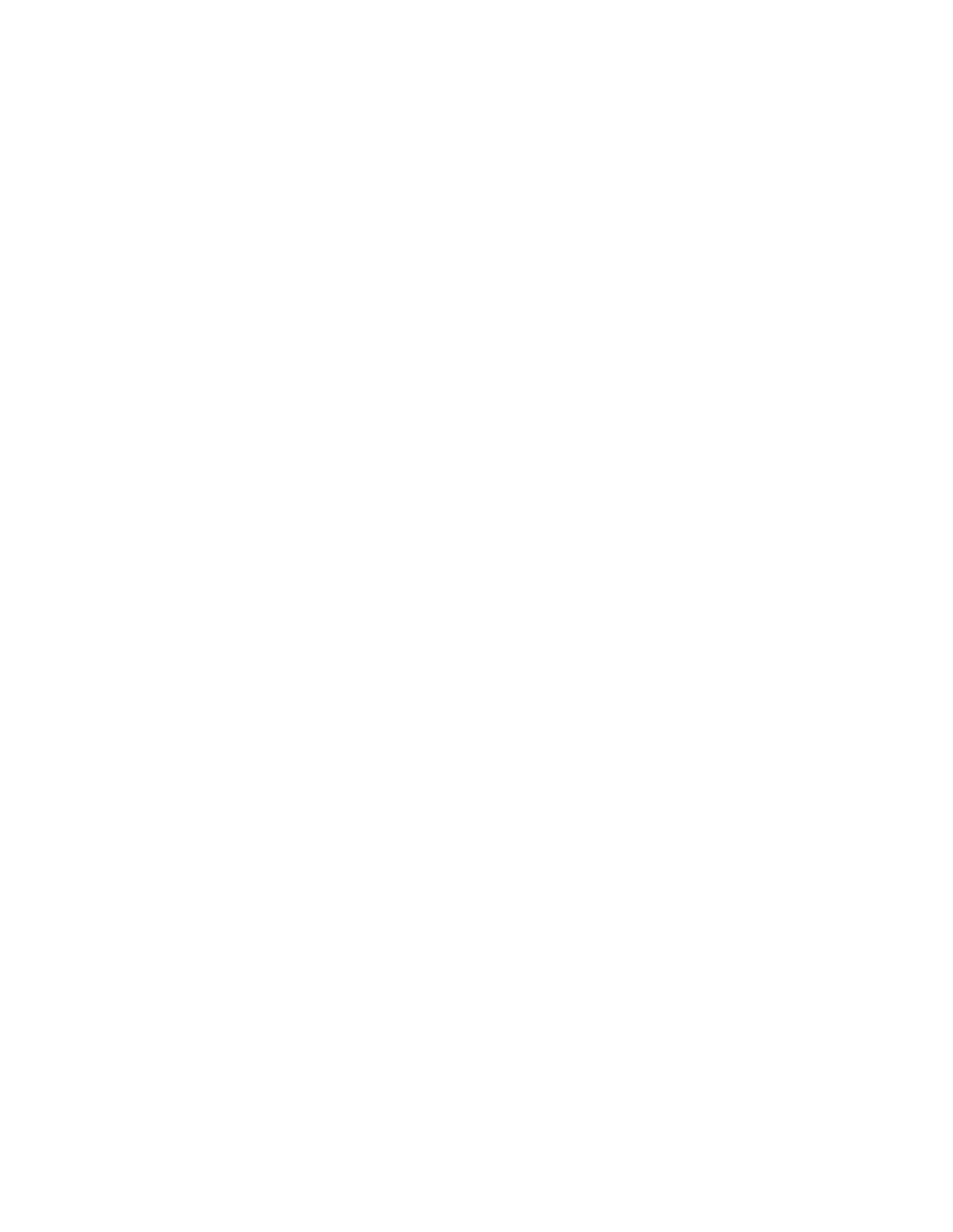#### **REFERENCES**

- <span id="page-26-0"></span>1. Elenbass, W., "Dissipation of Heat by Free Convection," Parts I and II, Philips Research Report, vol. 3, N.V. Philips, Gloeilampenfabrieken, Eindhoven, Netherlands, pp. 338-360, 450-465, 1948.
- 2. Van de Pol, D. W. and Tierney, J. K., "Fee Convection Heat Transfer from Vertical Fin Arrays," IEEE Trans. Parts, Hybrids, and Packaging, vol. PHP-10, no. 4, pp. 267-271, December 1974.
- 3. Ellison, G. N., "Thermal Computation for Electronic Equipment," Van Nostrand Reinhold Company, New York, 1984.
- 4. Mills, A.F., "Heat Transfer," 2nd edition, Prentice Hall, New Jersey, 1999.
- 5. Aihara, T. and Maruyama, S., "Optimum Design of Natural Cooling Heat Sinks with Vertical Rectangular Fin Arrays," International Symposium on Cooling Techniques for Electronic Equipment, Honolulu, Hawaii, 1987.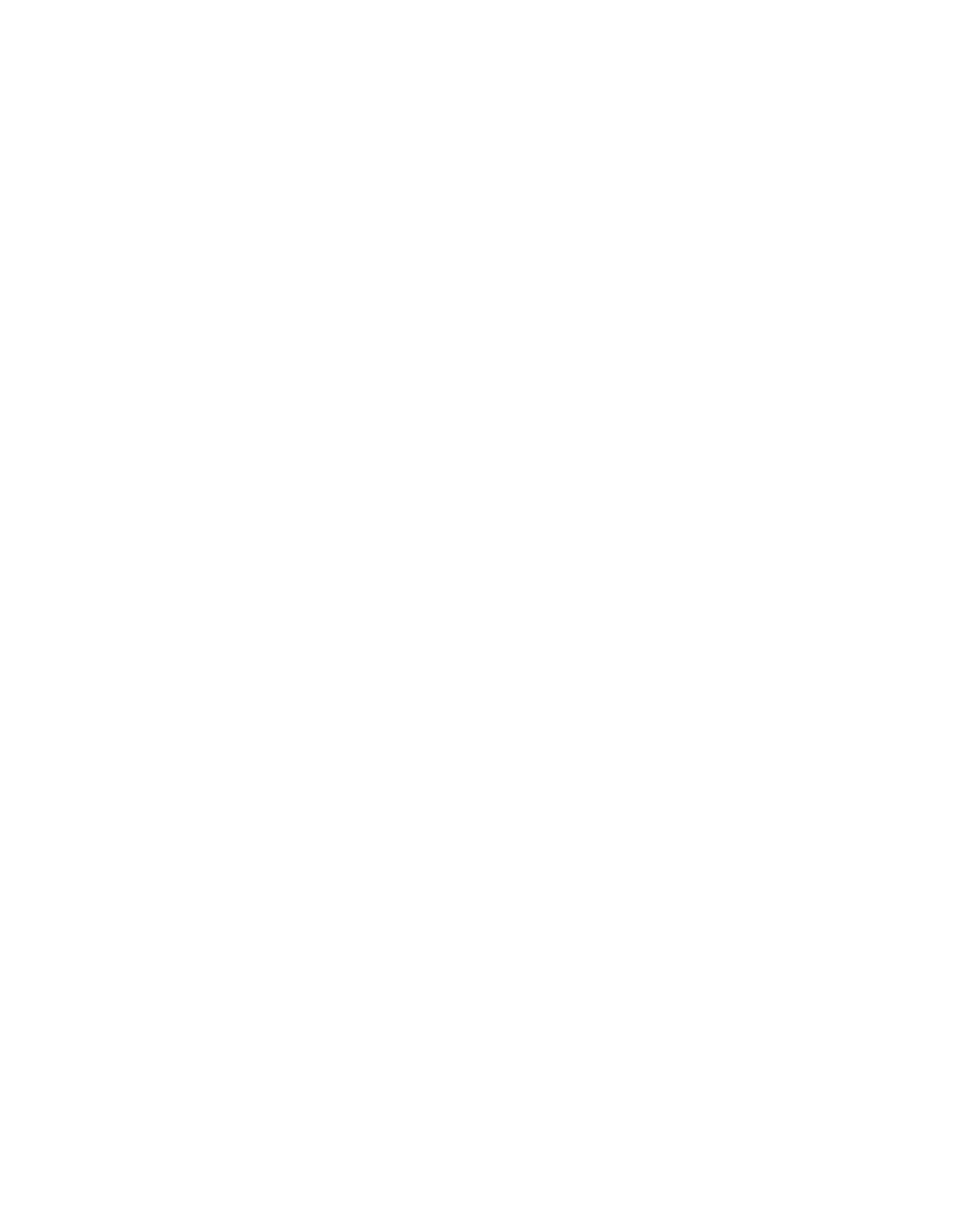### **GLOSSARY**

- <span id="page-28-0"></span> $β$  Thermal coefficient of volume expansion<br>ε Emissivity
- **Emissivity**
- F Shape factor
- Gr Grashof number<br>H Fin height. (in.)
- Fin height, (in.)
- k Thermal conductivity, (W/in.-K)
- η Fin efficiency
- Nu Nusselt number
- Pr Prandtl number<br>Q Heat dissipation
- Heat dissipation, (W)
- Ra Rayleigh number
- R Thermal resistances, (K/W)<br>S Fin spacing, (in.)
- S Fin spacing, (in.)<br>tf Fin thickness, (in.
- tf Fin thickness, (in.)<br>Ta Ambient temperatu
- Ambient temperature, (K)
- Ts Surface temperature, (K)
- Hf Fin height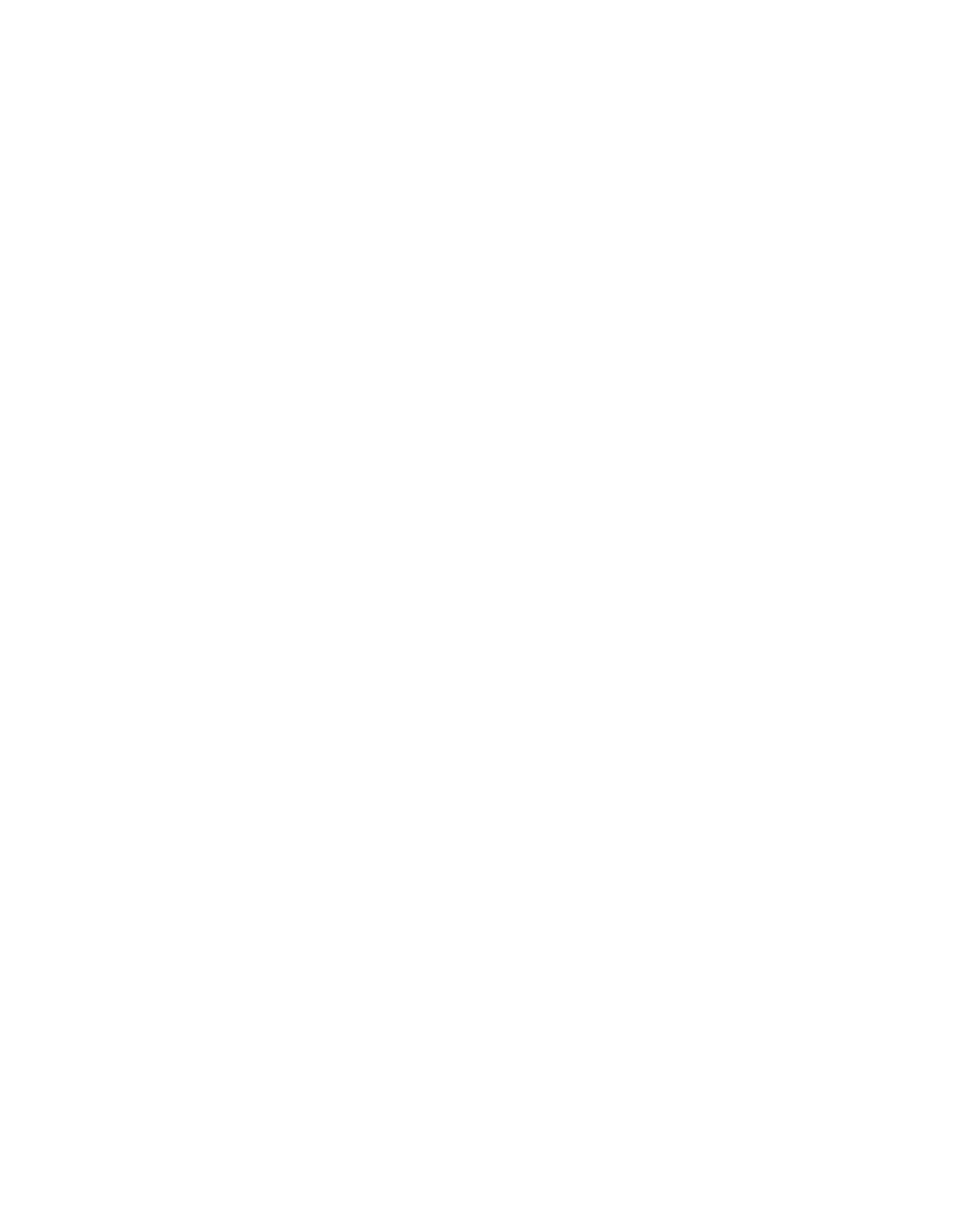### DISTRIBUTION LIST

<span id="page-30-0"></span>U.S. Army ARDEC ATTN: RDAR-EIK RDAR-MEF-E, I. Mehmedagic J. Krug Picatinny Arsenal, NJ 07806-5000

Defense Technical Information Center (DTIC) ATTN: Accessions Division 8725 John J. Kingman Road, Ste 0944 Fort Belvoir, VA 22060-6218

GIDEP Operations Center P.O. Box 8000 Corona, CA 91718-8000 gidep@gidep.org